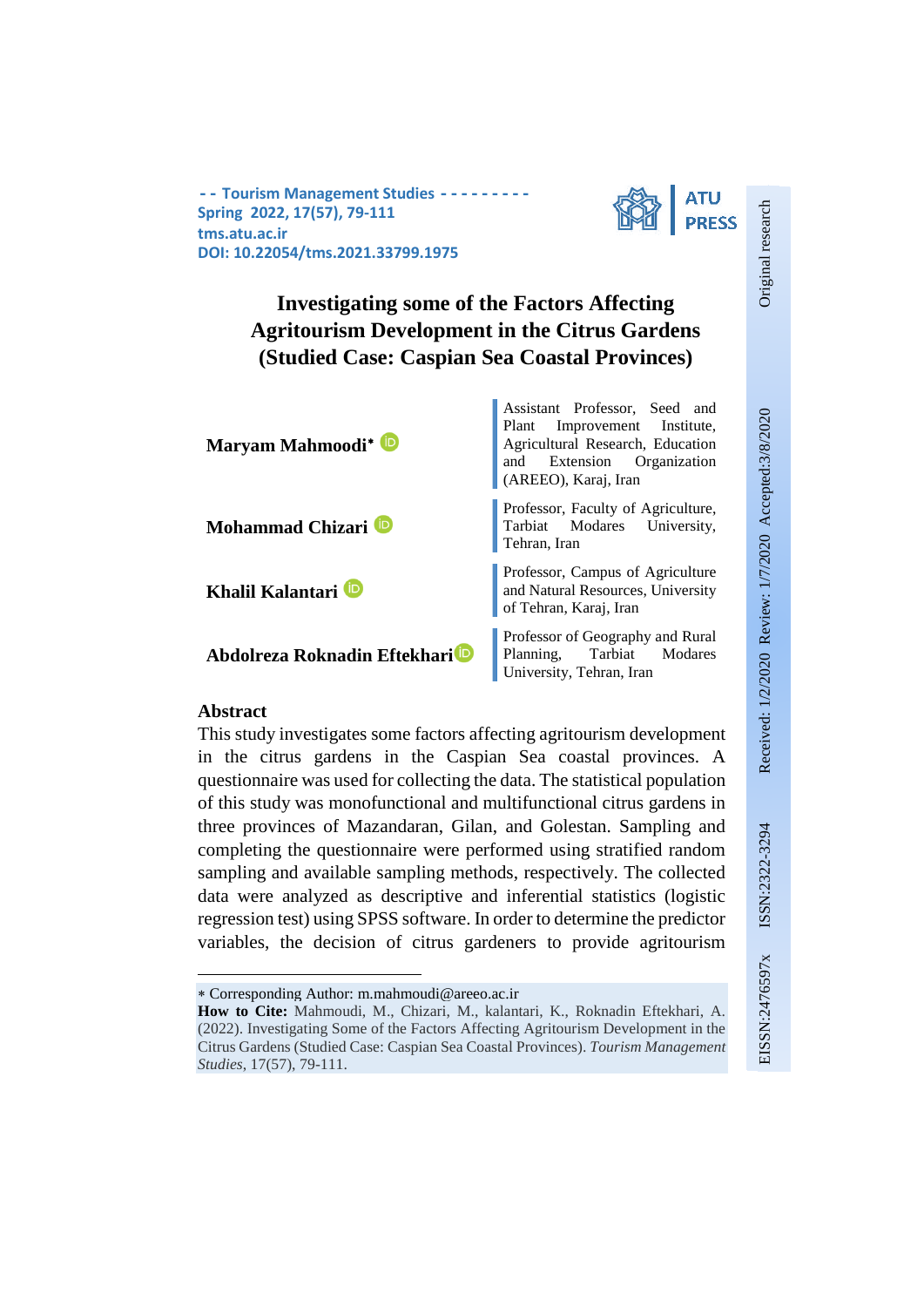services, the results of the logistic regression test showed that the variables participation in entrepreneurship courses, the amount of knowledge and skills in the development of agritourism, entrepreneurial skills, and spirit of gardeners, and their attitude towards diversification of agricultural activities could predict 66.7% of the dependent variable changes (acceptance of agritourism).

#### **Introduction**

 As one of the multifunctional agricultural strategies, agritourism refers to farming-related activities carried out on a working farm or other agricultural settings for recreational, tourism, and educational purposes (Arroyo et al., 2013). In the Caspian Sea coastal provinces, despite the suitable conditions for developing this type of tourism, these activities have not developed much. So, the primary purpose of this research was to investigate and identify some factors affecting the provision and development of tourism services by gardeners of Caspian Sea coastal provinces (Golestan, Gilan, and Mazandaran provinces).

#### **Materials and Methods**

The statistical population of this research included all multifunctional and monofunctional gardeners in Golestan, Gilan, and Mazandaran provinces. Using Cochran's formula, the sample size of monofunctional gardeners was calculated to be 280 people (N=12004). Samples were selected using a stratified random sampling method. The estimation method was used since there was no valid data on the population size of gardeners providing agricultural tourism services (or multifunctional gardeners). In this section, after interviews with managers and officials and farmers and residents of villages, the statistical population of multifunctional gardeners in this study was estimated to be 240 people. Using the Morgan sampling table, the sample size was calculated to be 148 people selected using the convenience sampling method. A questionnaire was used to collect data. In order to calculate the reliability of the questionnaire, Cronbach's alpha method was used, using the results of completing 30 pre-test questionnaires in Roknkola village located in Ghaemshahr city, and Cronbach's alpha coefficient was calculated to be higher than 0.7 for all sections of the questionnaire.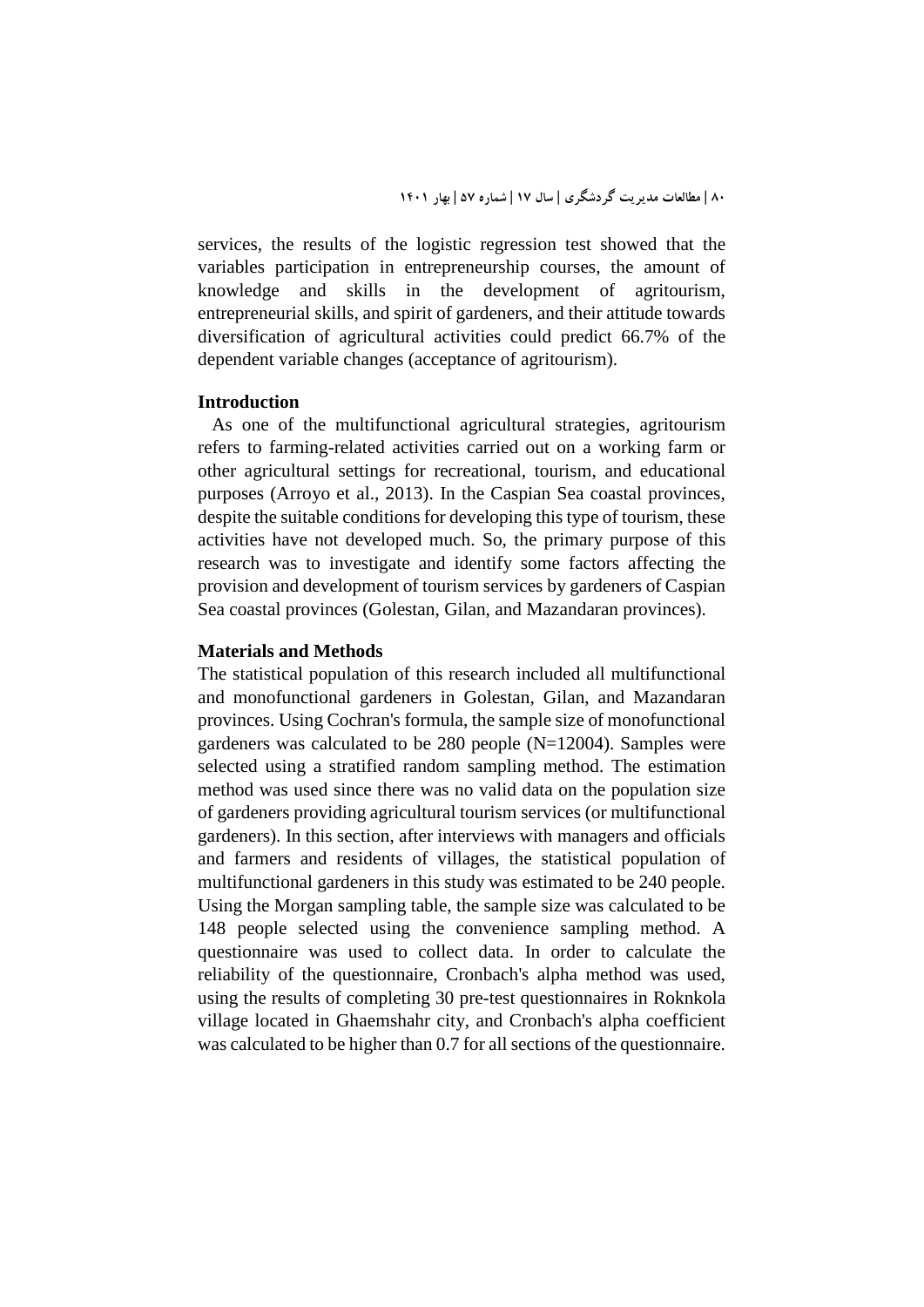The collected data were analyzed in the form of descriptive and inferential statistics (logistic regression test) using SPSS software.

#### **Discussion and Results**

This study showed that the attitude of multifunctional gardeners who provided agritourism services in their gardens toward agritourism development was relatively positive, while monofunctional gardeners showed a neutral perspective. Knowledge and skill of monofunctional and multifunctional gardeners in developing agritourism were moderate and high, respectively. Results also showed that attending the entrepreneurship training courses, level of knowledge and skill in developing agritourism, entrepreneurial spirit and skill, and gardeners' attitude toward agritourism explained 66.7 percent of the dependent variable (provision of agritourism).

#### **Conclusions**

In this study, the two variables of age and the amount of income did not significantly affect the prediction of the variable of acceptance and implementation of tourism businesses. In contrast, the farmers' entrepreneurial knowledge and skill are one of the variables affecting the acceptance and implementation of multifunctional agriculture and diversification of agricultural activities, including the provision of agritourism services. Hence, strengthening the entrepreneurial skills of farmers is recommended as a creative and innovative response to environmental changes, including agricultural multifunctionality.

Some other recommendations in this regard are:

Organizing appropriate training courses to strengthen farmers' skills and entrepreneurial spirit using a balanced combination of human and technical communication skills.

Providing entrepreneurship education in schools, vocational schools, and agricultural colleges in order to introduce and strengthen the concept and spirit of entrepreneurship and training the entrepreneurial workforce in cooperation with the Ministry of Education, Ministry of Agricultural Jihad, and non-governmental organizations.

Establish a system of incentives (especially financial) or subsidies for farmers who have a specific business management plan (for example,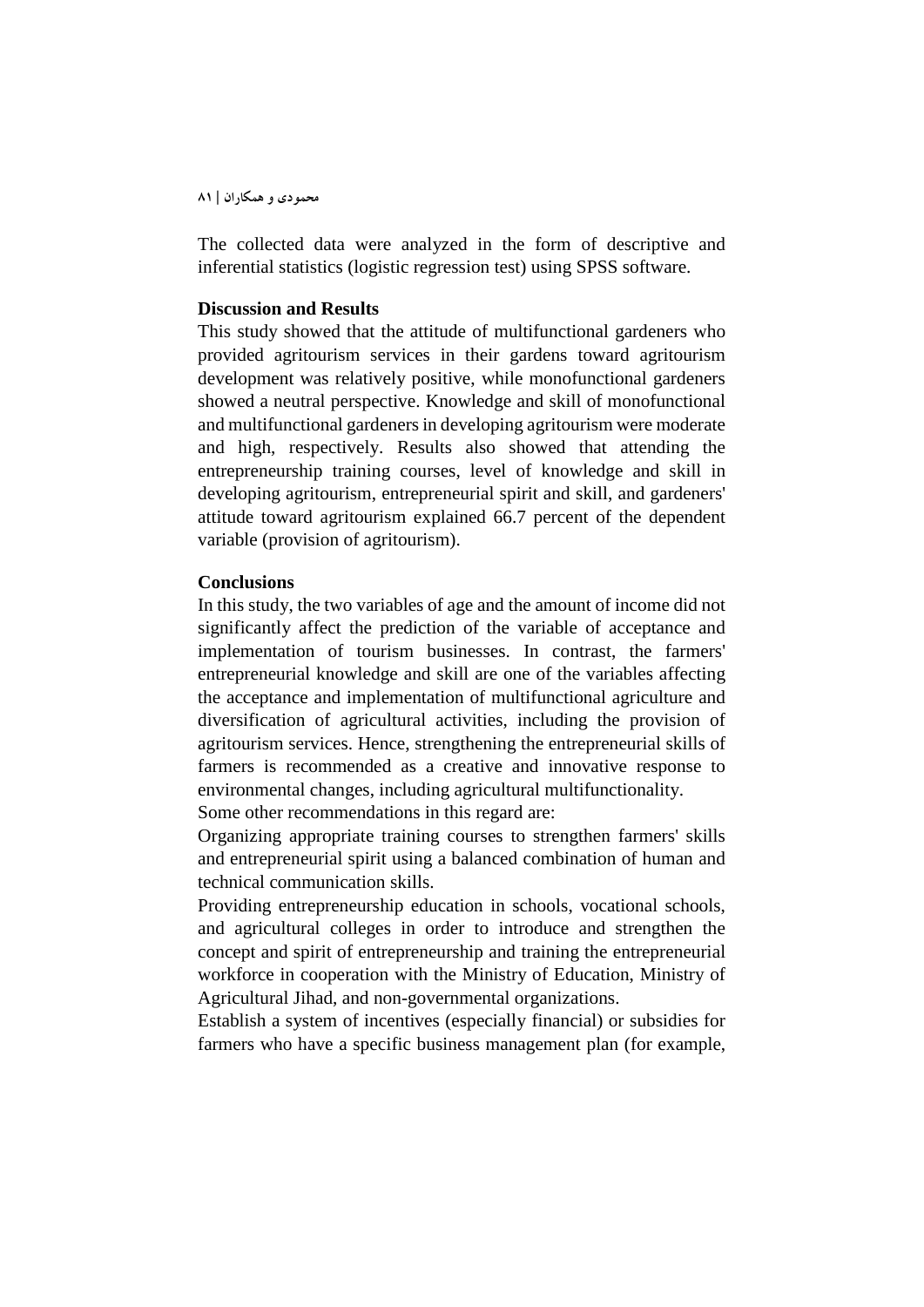supporting farmers who have a specific business strategy or providing incentives) and financial and monetary funding for projects with a prerequisite for entrepreneurship education).

**Keywords:** Multifunctional Agriculture, Monofunctional Agriculture, Agritourism, Commodity and Non-commodity Outputs, Entrepreneurship.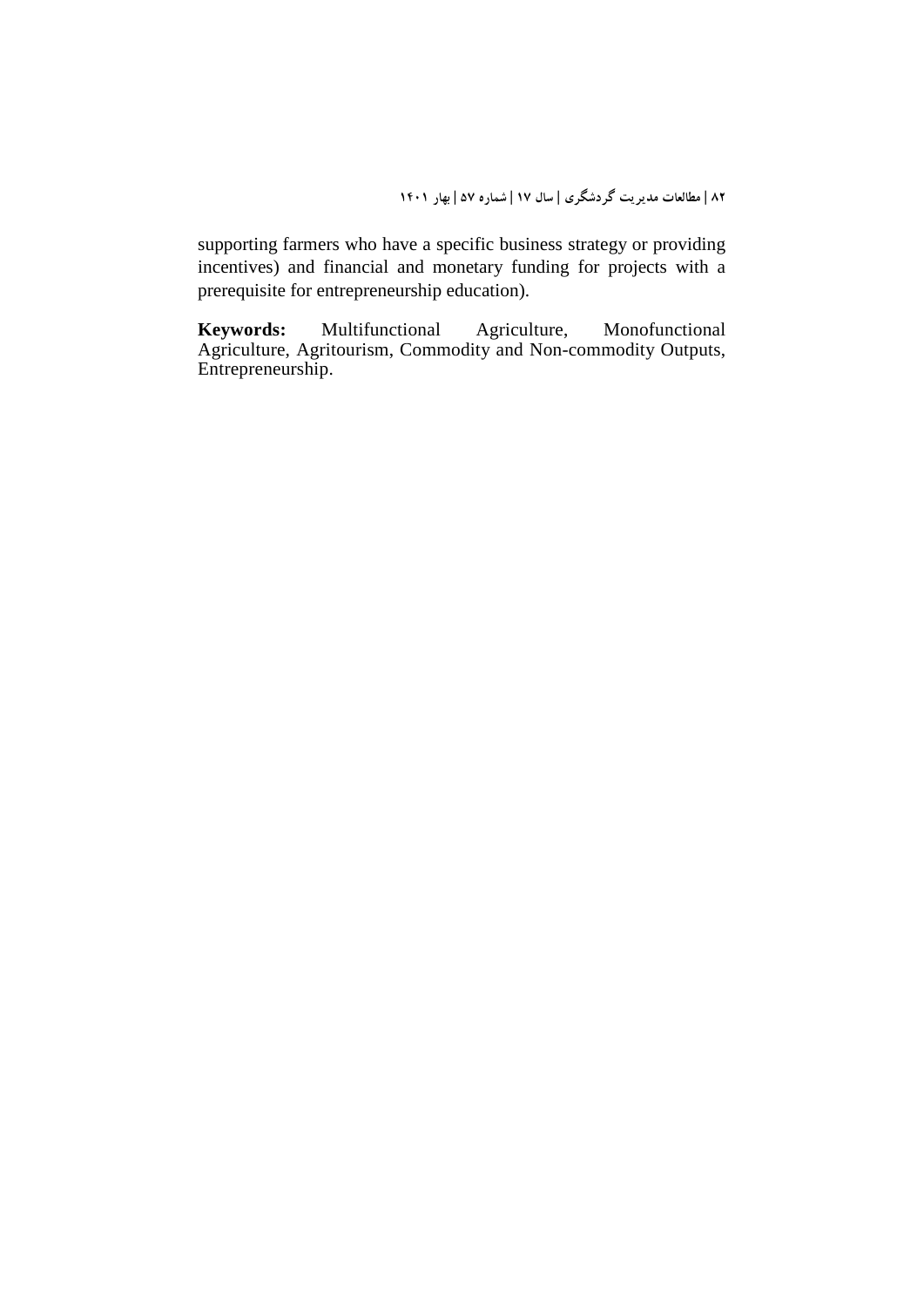**-- مطالعات مدیریت گردشگري--------- سال ،17 شماره ،57 بهار ،1401 111-79**



**tms.atu.ac.ir DOI: 10.22054/tms.2021.33799.1975**

# **تبیین برخی از عوامل مؤثر بر توسعه گردشگري کشاورزي در باغهاي مرکبات (موردمطالعه: استانهاي حاشیه دریاي خزر)**

| مريم محمودي <mark>۱۰</mark> ۰۰           | استادیار موسسه تحقیقات اصلاح و تهیه نهال و بذر، سازمان<br> <br>  تحقیقات، آموزش و ترویج کشاورزی، کرج، ایران |
|------------------------------------------|-------------------------------------------------------------------------------------------------------------|
| محمد چيذري <mark>۱</mark> D              | استاد دانشکده کشاورزی دانشگاه تربیت مدرس، تهران، ایران $\Big $                                              |
| خلیل کلانتری <mark>پا</mark>             | استاد پردیس کشاورزی و منابع طبیعی دانشگاه تهران، کرج،<br>  ایران                                            |
| عبدالرضا ركن الدين افتخاري <sup>10</sup> | <mark>.</mark> استاد، گروه جغرافیا و برنامهریزی روستایی، دانشگاه تربیت<br>.<br>  مدرس، تهران، ایران         |

# **چکیده**

هدف اصلی پژوهش حاضر بررسی و شناسایی برخی از عوامل تأثیرگذاربر ارائه و توسعهي خدمات مختلف گردشگري کشاورزي توسط باغداران مرکبات استانهاي حاشیه دریاي خزر هست. ابزار مورداستفاده بهمنظور جمعآوري اطلاعات در این پژوهش پرسشنامه بود. جامعه آماري این مطالعه باغداران مرکبات تک کارکردي و چند کارکردي در سه استان مازندران، گیلان و گلستان بود که به ترتیب با استفاده از روش نمونهگیري طبقهاي تصادفی با انتساب متناسب و روش نمونهگیري در دسترس اقدام به نمونهگیري و تکمیل پرسشنامه شد. تحلیل دادههاي جمعآوريشده در قالب آمار توصیفی و استنباطی (آزمون رگرسیون لجستیک) با استفاده از نرمافزار SPSS انجام شد. نتایج آزمون رگرسیون لجستیک بهمنظور تعیین متغیرهاي پیشبینی کننده تصمیم به ورود باغداران مرکبات به ارائه خدمات گردشگري کشاورزي نشان داد که متغیرهاي؛ شرکت در دورههاي کارآفرینی، میزان دانش و مهارت در توسعه گردشگري کشاورزي، مهارت و روحیه کارآفرینی باغداران و نگرش آنها نسبت به متنوعسازي فعالیت کشاورزي قادر به پیشبینی 66/7 درصد از تغییرات متغیر وابسته (پذیرش گردشگري کشاورزي) بودهاند.

**کلیدواژهها:** کشاورزي چندکارکردي، کشاورزي تککارکردي، بروندادهاي کالایی و غیرکالایی، گردشگري کشاورزي، کارآفرینی.

m.mahmoudi@areeo.ac.ir نویسنده مسئول: 1

 $\overline{a}$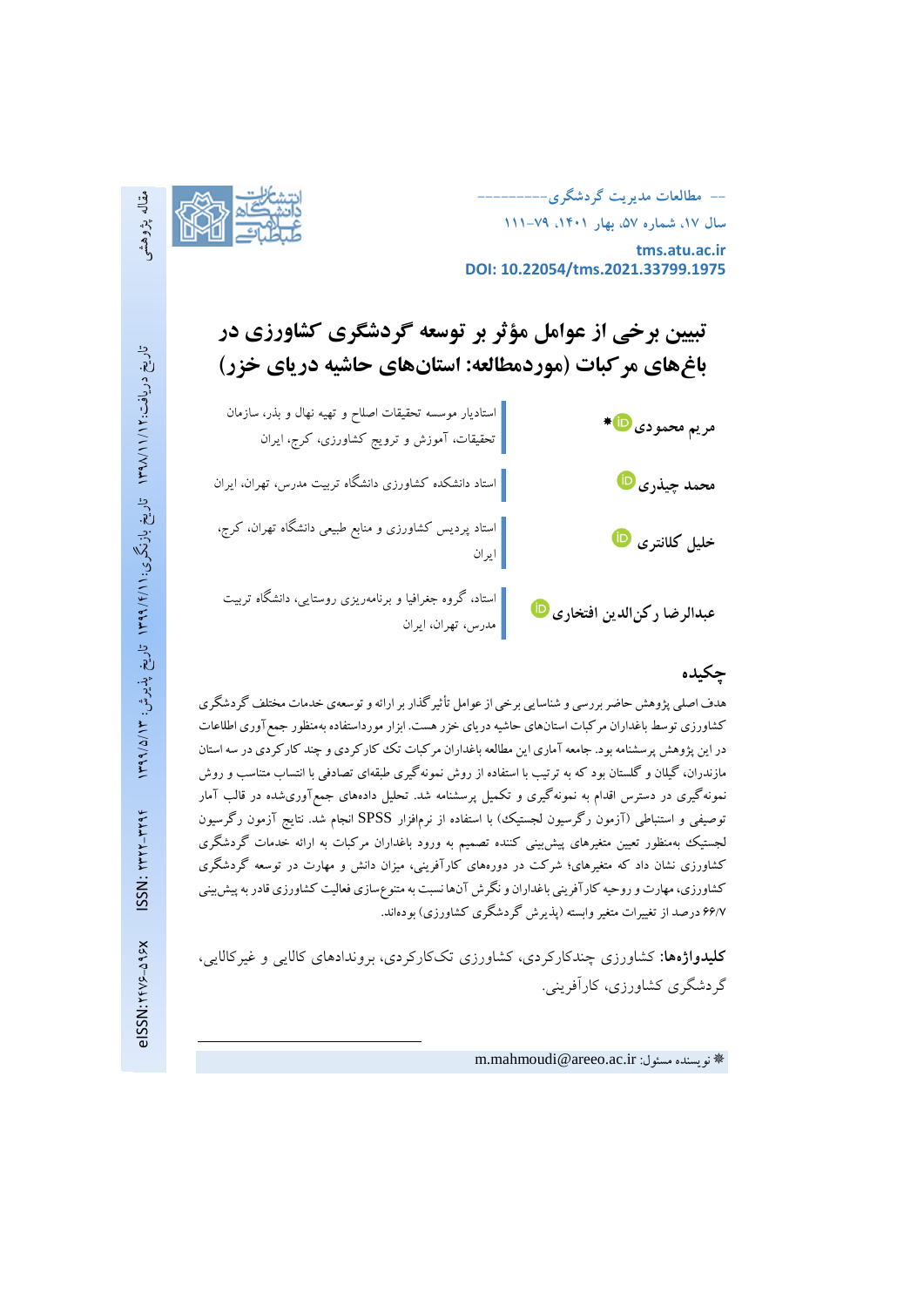#### **مقدمه**

طی دهههای اخیر نظریات ارائهشده درزمینهی توسعهی روستایی بهسرعت در حال تغییر مسیر از توجه صِرف به افزایش تولید بهسوي ویژگیهاي چندبعدي و چندکارکردي فعالیتهاي کشاورزي بودهاند. در این راستا، مهمترین مفهوم نظري که بهویژه طی دو دهه گذشته درزمینهي خط سیر کشاورزي در کشورهاي توسعه یافته و درحال توسعه مطرحشده، این است که کشاورزي از عرصهي «تولید گرایی» به «فراتولیدگرایی» حرکت کرده است (ضیاءتوانا و امیرانتخابی، 1386).

دوره تولیدگرایی به سبکی از سیاست و فعالیت کشاورزي اشاره میکند که با افزایش مصرف نهادهها بهویژه نهادههاي شیمیایی تأکید بر حداکثر کردن تولید محصولات کشاورزي دارد، ساختار سیاستگذاري غالب بالا به پایین میباشد و عمدتاً از فنونی استفاده میکند که باعث تخریب شدید محیطزیست در مناطق کشاورزي شده است (ویلسون 1 ، ، 2006)؛ اما بحرانهاي ایجادشده درنتیجهي دنبال کردن چنین <sup>2</sup> 2007؛ برتون و ویلسون الگویی در دهه 1980 موجب شد که تدابیري براي جبران اثرات منفی سبک تولیدگرایی اندیشیده شود. این قبیل اصلاحات بهتدریج منجر به ظهور دوره گذار از تولیدگرایی به سبک جدیدي شد که فراتولیدگرایی نامیده میشود (ویلسون، 2007).

کاهش در شدت عملیات زراعی، تنوعبخشی به اقتصاد روستایی، حرکت از «تولید» صِرف محصولات کشاورزي به سمت «مصرف» (نهتنها مصرف غذا و الیاف، بلکه مصرف خروجیهاي غیرکالایی ایجادشده توسط کشاورزي، ازجملهتنوعزیستی، مناظر و چشمانداز ایجادشده توسط کشاورزي، حفظ محیطزیست و سکونتگاههاي حیوانات و حیاتوحش) (رفیعی و امیرنژاد، ۱۳۸۸؛ برخاگا و ریچاردز "، ۲۰۰۸)، کاهش نقش دولت در سیاستگذاري و درگیري تولیدکنندگان در مرکز فرایند تصمیمگیري و استفاده از تکنیک- های زراعی سازگار با محیطزیست (تودورویک ٔ و همکاران، ۲۰۰۹) ازجمله ویژگی های دوره فراتولیدگرایی میباشد.

1 Wilson

- 2 Burton &Wilson
- 3 Bjørkhauga & Richards
- 4 Todorović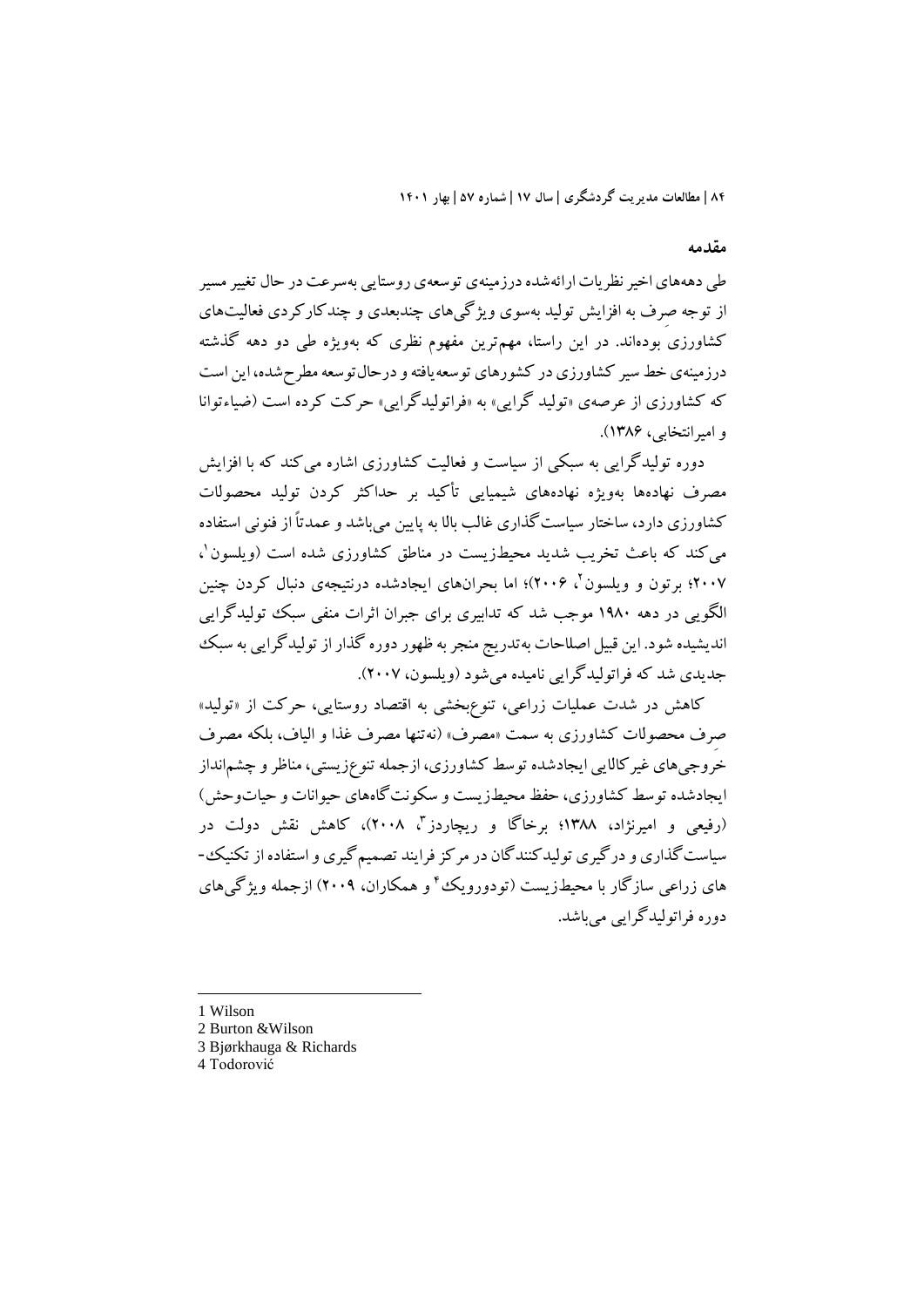کشاورزي چندکارکردي که در حقیقت بر استفاده از منابع بهویژه اراضی کشاورزي براي سایر فعالیتهاي غیرتولیدي در کنار هدف تولیدي کشاورزي تأکید میکند، در این گذار فرضی از تولیدگرایی به فراتولیدگرایی قرار میگیرد. در این رهیافت، اصل بر به خدمت گرفتن کلیهي ابعاد اقتصادي، زیستمحیطی و اجتماعی در جهت رسیدن به توسعه یایدار می باشد (لیانگ <sup>۱</sup> و همکاران، ۲۰۱۲؛ ۲۹، پارالوپز <sup>۲</sup> و همکاران، ۲۰۰۸، ون ، 2003؛ ویلسون، 2008). <sup>3</sup> هویلنبروك

به اعتقاد هولمز ۲۰۰۶)، مارسدن و سانینو (۲۰۰۸) و ویلسون (۲۰۰۸) کشاورزی زمانی چندکارکردي است که یک یا چندین کارکرد علاوه بر نقش اصلیاش که تولید غذا والیاف است، داشته باشد. البته نوع و شدت این کارکردها با توجه به وزن نسبی هریک از این اجزاء و عناصر در هر منطقه متفاوت میباشد (وینتر و موریس °، ۲۰۰۴).

بروندادهاي غیرکالایی در رهیافت کشاورزي چندکارکردي مصادیق متعددي دارد که ازجمله آنها میتوان به فعالیتهایی چون افزودن ارزش بیشتر به محصولات ازجمله تولید محصول ارگانیک و فرآوري درون مزرعهاي محصول، طراحی منظر و چشمانداز و استفاده ازآنجهت ارائه خدمات گردشگري در مزارع، کشت گیاهان خاص بهمنظور تولید انرژي- هاي زیستی، طراحی و اجراي مزارع آموزشی بهویژه براي کودکان، برگزاري تورهاي آموزشی و تفریحی بهمنظور آشنایی مصرفکنندگان با فرایند تولید کشاورزي، مدیریت طبیعت، منظر و فضاي سبز اشاره کرد (ویلسون، 2008).

در حقیقت در فرایند کشاورزي چندکارکردي، نوعی پیکربندي مجدد منابع، از طریق تغییر در فعالیتها به دلیل وجود تقاضاها و کنشگران جدید ایجاد میشود. از طریق مدیریت و اجراي چنین فرایندهایی برخی از خانوارها بهمنظور اجراي فازهاي بالاتري از متنوعسازي اقدام به جمعآوري سرمایه (پول، دانش و مهارت لازم، سرمایه فیزیکی، ارتباطات کاري و اجتماعی) میکنند (وندرپل*اگ،* ۲۰۰۳). بلتی<sup>٬</sup> و همکاران (۲۰۰۲) برای تفهیم بهتر این موضوع نگاره زیر را ارائه دادند. در این نگاره هر اقدام زراعی از سه مجموعه فعالیت مختلف

1 Liang

-

- 2 Parra-López
- 3 Van Huylenbroek
- 4 Holmes
- 5 Winter & Morris
- 6 Belletti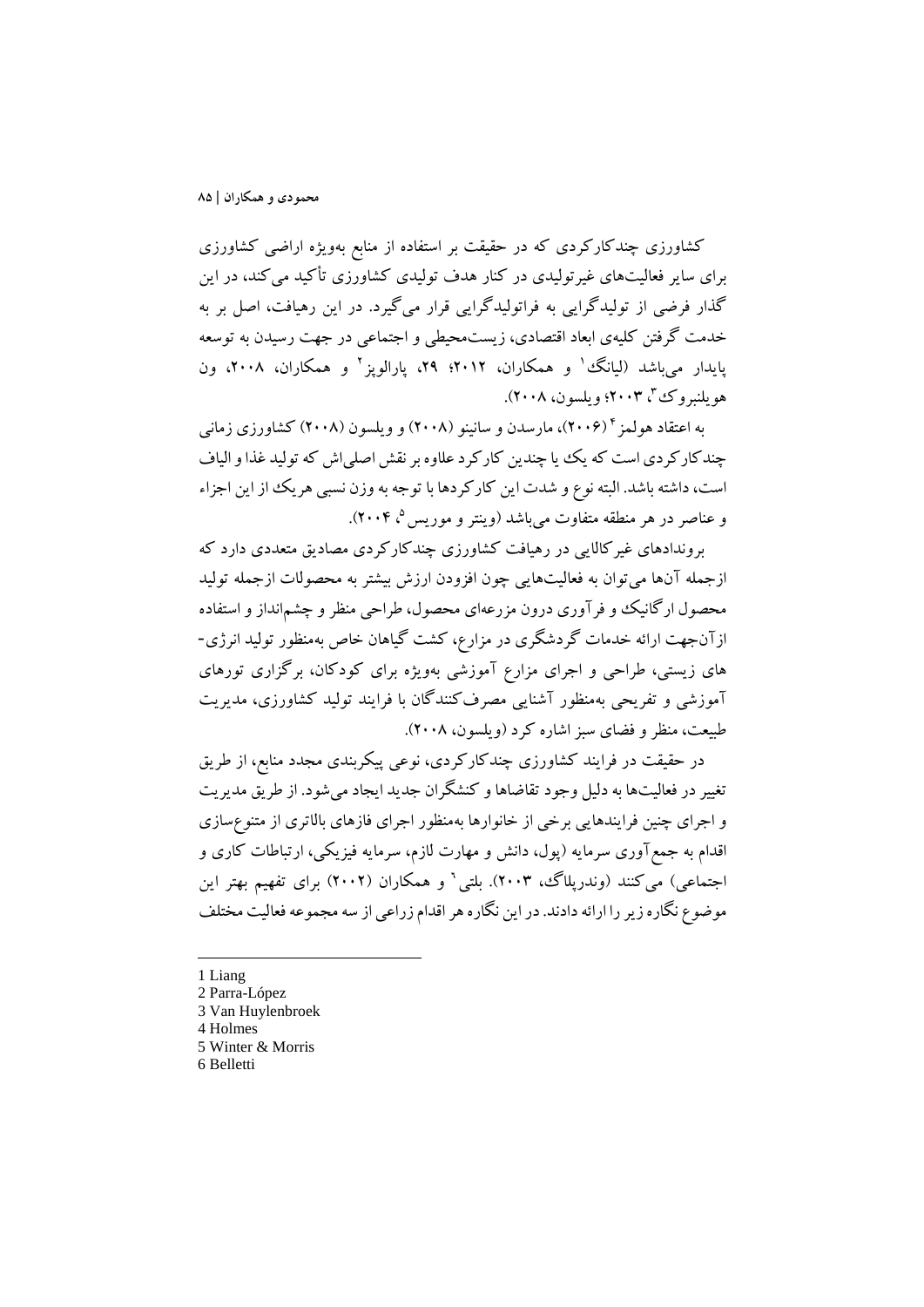تشکیلشده است که هر فعالیت در یک ضلع این مثلث قرار میگیرد. ضلع اول یا ضلع شبکههاي کشاورزي- غذا، مجموعهاي از روابط تجاري را نشان میدهد که حول تولیدات کالایی و محصولات غذایی ایجادشدهاند؛ ضلع دوم، زمینهي روستایی است که بیانگر تعامل برونداد کالایی با بروندادهاي غیرکالایی میباشد؛ و در ضلع سوم، سازماندهی منابع داخلی مانند دانش، نیروي کار، زمین، آب، سرمایه و ماشینآلات موردتوجه است.



زمانی که کشاورزی متعارف جریان دارد، کشاورز از اصل تخصصی کردن<sup>۱</sup> استفاده میکند که هدفش افزایش میزان تولید کالایی و ایجاد پیوندهاي قوي با یک مشتري خارجی (یک تعاونی یا یک عمدهفروش) میباشد (ضلع کشاورزی-غذا). در ضلع زمینهی روستایی، هدف کشاورز افزایش اندازه زمین است و در ضلع منابع داخلی، منابع داخلی جایگزین نهاده خارجی خریداريشده از بازار نهاده میشود. با این روش، کشاورز تلاش میکند تا سطح درآمدش را از طریق کاهش میزان نسبت نیروي کار به سرمایه حفظ کند؛ اما بهمنظور ایجاد یک مزرعهي چندکارکردي که از طریق آن بتوان بروندادهاي مختلف کالایی و غیرکالایی را عرضه نمود، کشاورزان یا مولدان بخش کشاورزي بایستی از دو سازوکار زیر استفاده کنند:

1 Specialization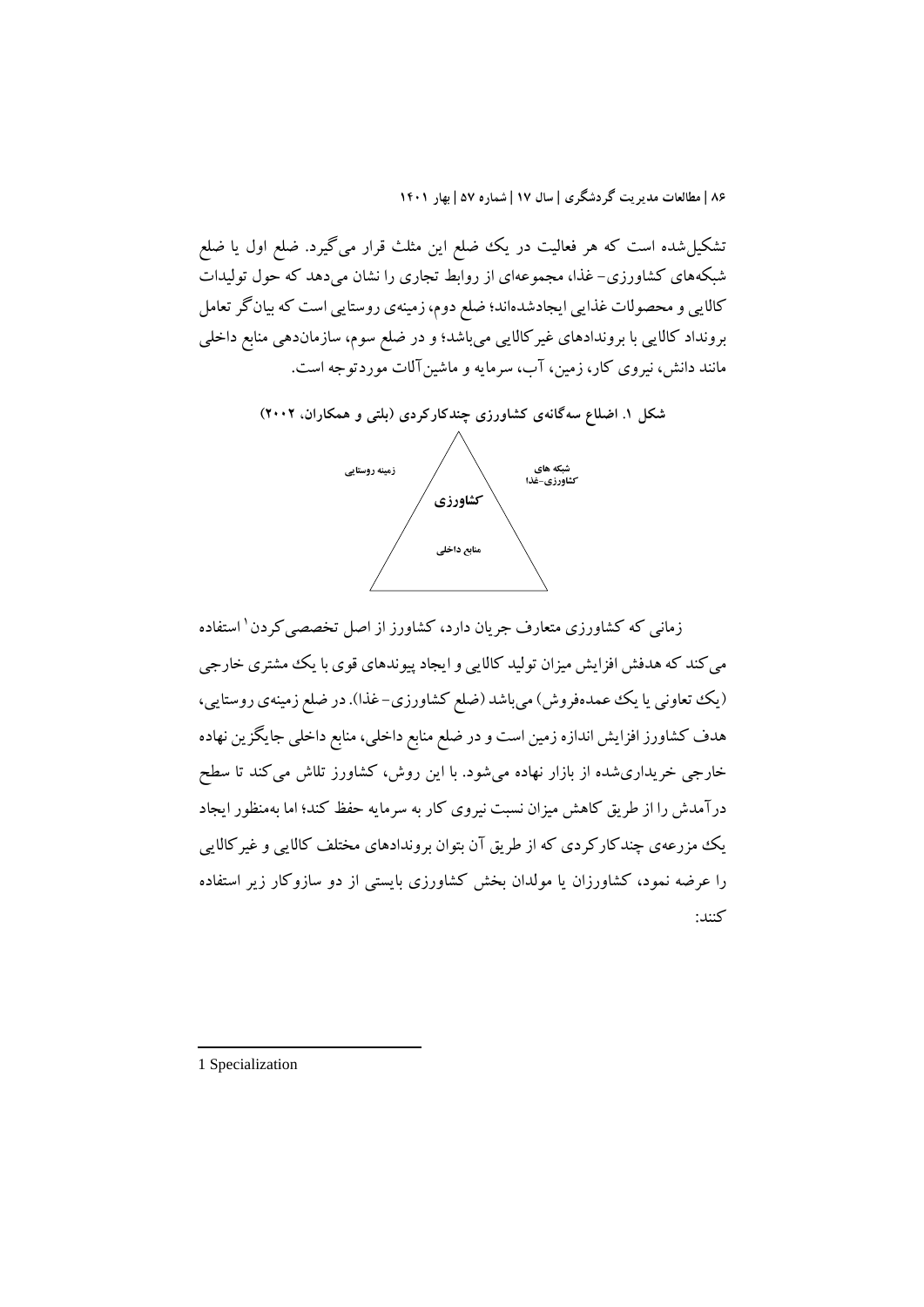الف- عمقبخشی به فعالیتهاي موجود در ضلع شبکههاي کشاورزي- غذا: در این حالت هدف کشاورزان، کسب سود بیشتر از طریق متنوعسازي محصولات مانند بهرهگیري از کشاورزي ارگانیک، فروش مستقیم به مشتریان و فرآوري درون مزرعه است.

ب- وسعتبخشی در ضلع زمینه روستایی: وسعتبخشی به این معناست که کشاورزان در قالب شبکههاي روستایی و اساساً در سطح ناحیه، فعالیتهاي جدیدي را به کشاورزي اضافه میکنند. بهعنوانمثال بهرهگیري از گردشگري کشاورزي، توسعه فعالیتهاي درون- مزرعهاي جدید و مدیریت منظر و چشمانداز.



برنامهریزان و سیاست گذاران توسعهي گردشگري را بهعنوان یکی از ارکان اصلی توسعه پایدار قلمداد میکنند، چراکه سبب ایجاد اشتغال، افزایش درآمد و درنهایت بهبود رفاه و معیشت خانوارهاي روستایی خواهد شد (حیدريسورشجانی و همکاران، 1397). تأمین منظر و چشمانداز و ارائه خدمات و محیطی جهت گذران اوقات تفریحی درون مزرعه که به آن گردشگری کشاورزی، گردشگری مزرعهای یا اگروتوریسم ' گفته می شود بهعنوان یکی از رهیافتهاي اصلی براي بهبود معیشت پایدار روستاییان در نظر گرفتهشده است (عبداللهزاده و همکاران، ۱۳۹۴؛ مارسدن و سونینو، ۲۰۰۵؛ سابوتینا <sup>۲</sup>، ۲۰۰۴).

گردشگري کشاورزي را میتوان کلیهي فعالیتهاي تفریحی، گردشگري و آموزشی در مناطق روستایی تعریف کرد که توسط بهرهبرداران زراعی و دامی بر پایه کشاورزي، دامداري، ماهیگیري، آدابورسوم زراعی محلی، معماري بومی و منظر زراعی، شکار و...

1 agroturism

**.** 

2 Soubbotina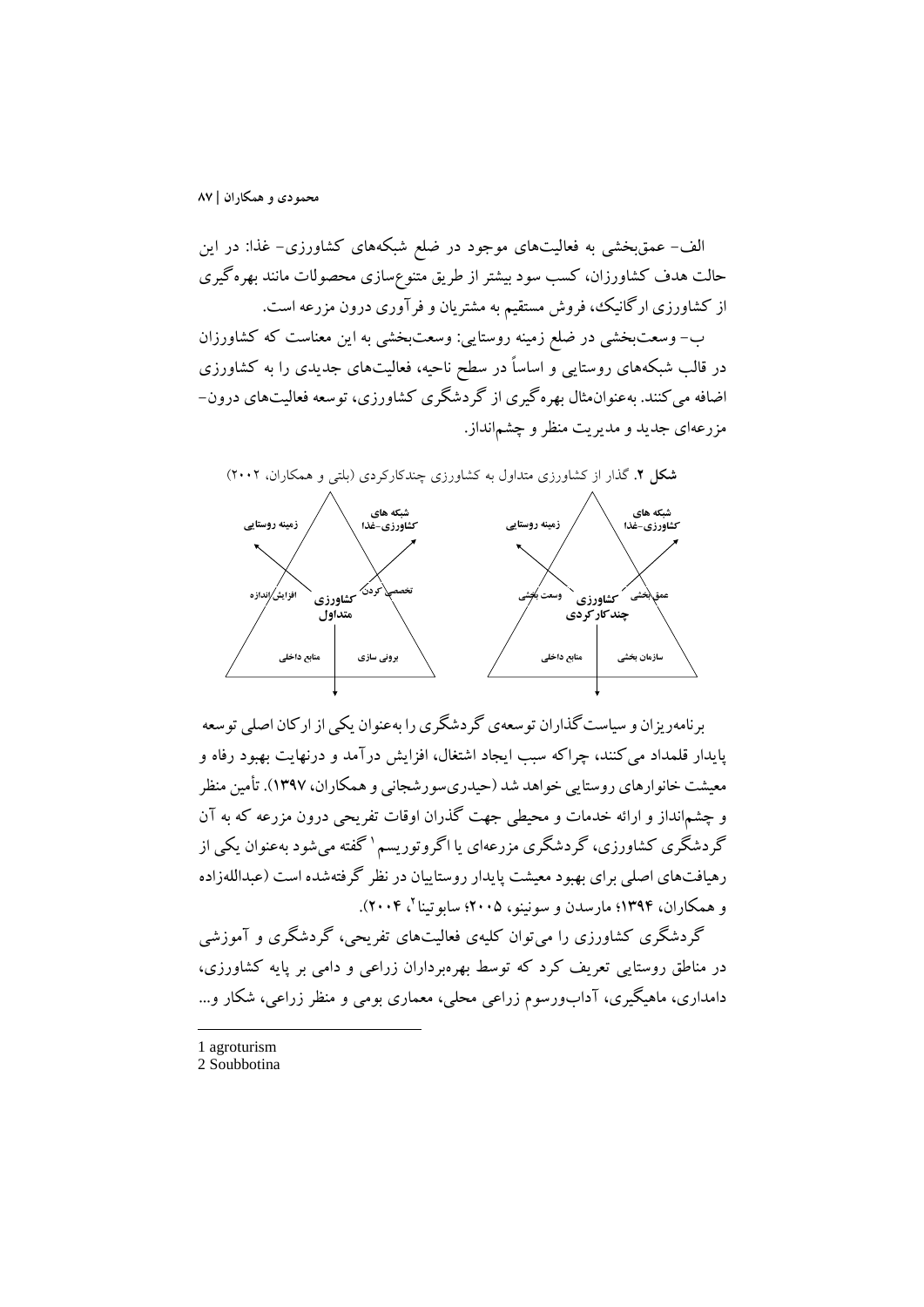انجام می گیرد (بلاکا ' و همکاران، ۲۰۰۹). علاوه بر این گردشگري کشاورزي در بسیاري از نقاط دنیا، بازدیدهاي آموزشی، خوراك، فعالیتهاي تفریحی، اقامت گردشگران در مزارع، اتاقها یا چادرزدن، خرید مستقیم محصولات روستایی یا صنایعدستی، برداشت محصول یا چیدن میوه و حتی تجربه غذا دادن به دام را نیز شامل میشود. راهاندازي و توسعه این نوع از گردشگري این امکان را براي بهرهبرداران فراهم میکند که درآمد خود را به طرق متنوعی چون تورهاي مزرعهاي یا باغی، جشنوارههاي مربوط به برداشت محصول، تورهاي آموزشی براي بچهها، مازهاي ذرت، برداشت محصول توسط مصرفکنندگان و خدمات متنوعی از این قبیل افزایش دهند (پاتر و تیزلی ۲، ۲۰۰۵).

اگرچه طی سالهاي اخیر گردشگري کشاورزي در قوانین و برنامههاي کشور بیشتر موردتوجه واقع شده است، اما صنعت گردشگری باوجود شرایط متنوع اقلیمی ایران و امکان کشت محصولات متنوع، سهم بسیار ناچیزي را در کشور به خود اختصاص داده است، به- گونهاي که در سال 1396 سهم گردشگري در تولید ناخالص دولتی کشور 7/3 درصد بوده و مسلماً سهم گردشگري کشاورزي در این زمینه بسیار ناچیز میباشد (کریمی و کیاسر، 1397). درحالیکه با توجه به اینکه روستاهاي ایران داراي جاذبههاي طبیعی، تاریخی، فرهنگی و هنري متنوعی هستند و قابلیت تبدیلشدن به کانونهاي جذب گردشگر را دارند (سقایی، 1385؛ رستمی و زارع، 1390)، لزوم بهرهگیري برنامههاي راهبردي توسعه پایدار از این صنعت بهطورفزایندهاي احساس میشود. چراکهتوجه به گردشگري پایدار کشاورزي در ایران نیز میتواند سهم این بخش را در اقتصاد ملی و منطقهاي افزایش داده و همچنین باعث رونق و توسعه کشاورزي و سکونتگاههاي روستایی شود (هزارجریبی و نجفی، 1391). سه استان گیلان، مازندران و گلستان درمجموع با مساحت 58904 کیلومترمربع در حاشیه

دریاي خزر در شمال ایران جاي گرفتهاند؛ اما طی دو دهه اخیر نقاط روستایی استانهاي حاشیه دریاي خزر با رشد منفی مواجه بودهاند. ظهور چنین مشکلاتی باعث تغییر در ساختار فضایی، جمعیتی، اقتصادي و اجتماعی این مناطق از طریق مهاجرت روستاییان به شهرها و تبدیل مراکز روستایی به شهرهاي کوچک نیز شده است که درنهایت دگرگونی منظر و چشمانداز روستایی و تغییر کاربري اراضی در این مناطق را به دنبال داشته است (ضیاء توانا

1 Blacka

<sup>2</sup> Potter & Tilzey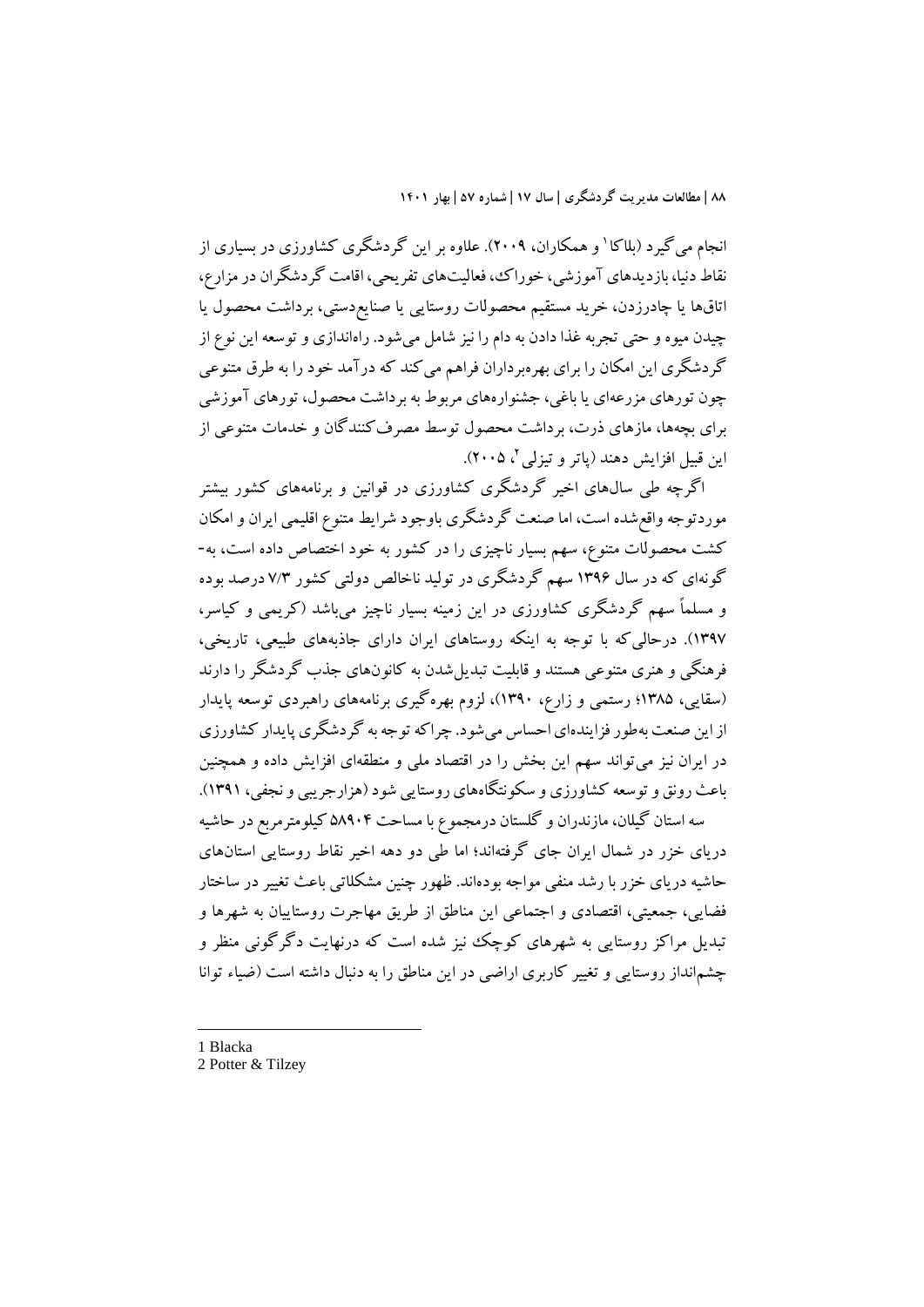و امیرانتخابی، 1386). درحالیکه این مناطق در ایران به دلیل برخورداري از محیطزیست منحصربهفرد، داشتن گونههاي گیاهی و جانوري کمنظیر، جنگلهاي استثنایی حاشیه دریاي خزرو داشتن جاذبههاي گردشگري از اهمیت اقتصادي-اکولوژیکی بالایی برخوردار است. طی مشاهداتی که توسط محقق از منطقه موردمطالعه به عمل آمد، برخی از بهرهبرداران در مزارع و باغات خود طی سه سال اخیر، اقدام به ارائه برخی از خدمات گردشگري کردهاند. عمده این خدمات در استان مازندران بهصورت تجهیز اقامتگاههاي نیمروزي در باغهاي مرکبات و ارائه خدمات اقامتی و مهمانپذیري، برداشت محصول توسط گردشگران از مزارع و فروش ماهی در استخرهاي پرورش ماهی تأسیسشده در مزارع و باغات بود. در استان گلستان ارائه اقامتگاههاي گردشگري در مزارع و باغات مرکبات و تهیه و سرو غذاهاي محلی در این مزارع براي ارائه به گردشگران متداولترین نوع از فعالیتهاي گردشگري کشاورزي بود. در استان گیلان نیز همانند دو استان گلستان و مازندران بهرهبرداران عمدتاً به ارائه اقامتگاههاي گردشگري در باغات و مزارع خود پرداختهو تعداد محدودي از این مزارع به ارائه امکانات ماهیگیري در مزارع براي گردشگران نیز میپردازند.

هرچند طی سالهاي اخیر برخی از مزارع در این سه استان در حال ارائه خدمات گردشگري کشاورزي به گردشگران بودهاند، اما با توجه به جوان بودن گردشگري کشاورزي در منطقه، مزایاي کامل این نوع از گردشگري در توسعه اقتصادي، اجتماعی و فرهنگی و همچنین تدوین راهبردهاي پیشبرنده توسعه گردشگري کشاورزي توسط سیاستگذاران و برنامهریزان و همچنین برنامهها و سازمان ترویج بهعنوان یکی از مهمترین ارکان توسعه کشاورزي و روستایی و حتی افراد محلی چندان موردتوجه قرار نگرفته است (قادری و هندرسن '، ۲۰۱۲). ازاین رو هدف اصلی این پژوهش شناسایی برخی عوامل تأثیرگذاربر ارائه خدمات مختلف گردشگري کشاورزي توسط باغداران مرکبات در استان- هاي حاشیه دریاي خزر میباشد. اهداف اختصاصی این مطالعه عبارتاند از:

- **-** بررسی ویژگیهاي فردي و حرفهاي باغداران تککارکردي و چندکارکردي
	- **-** شناخت و تبیین نگرش پاسخگویان نسبت به توسعه گردشگري کشاورزي
- **-** بررسی میزان دانش و مهارت پاسخگویان درزمینهي توسعه گردشگري کشاورزي
	- **-** بررسی میزان مهارت کارآفرینی دو گروه پاسخگویان

1 Ghaderi & Henderson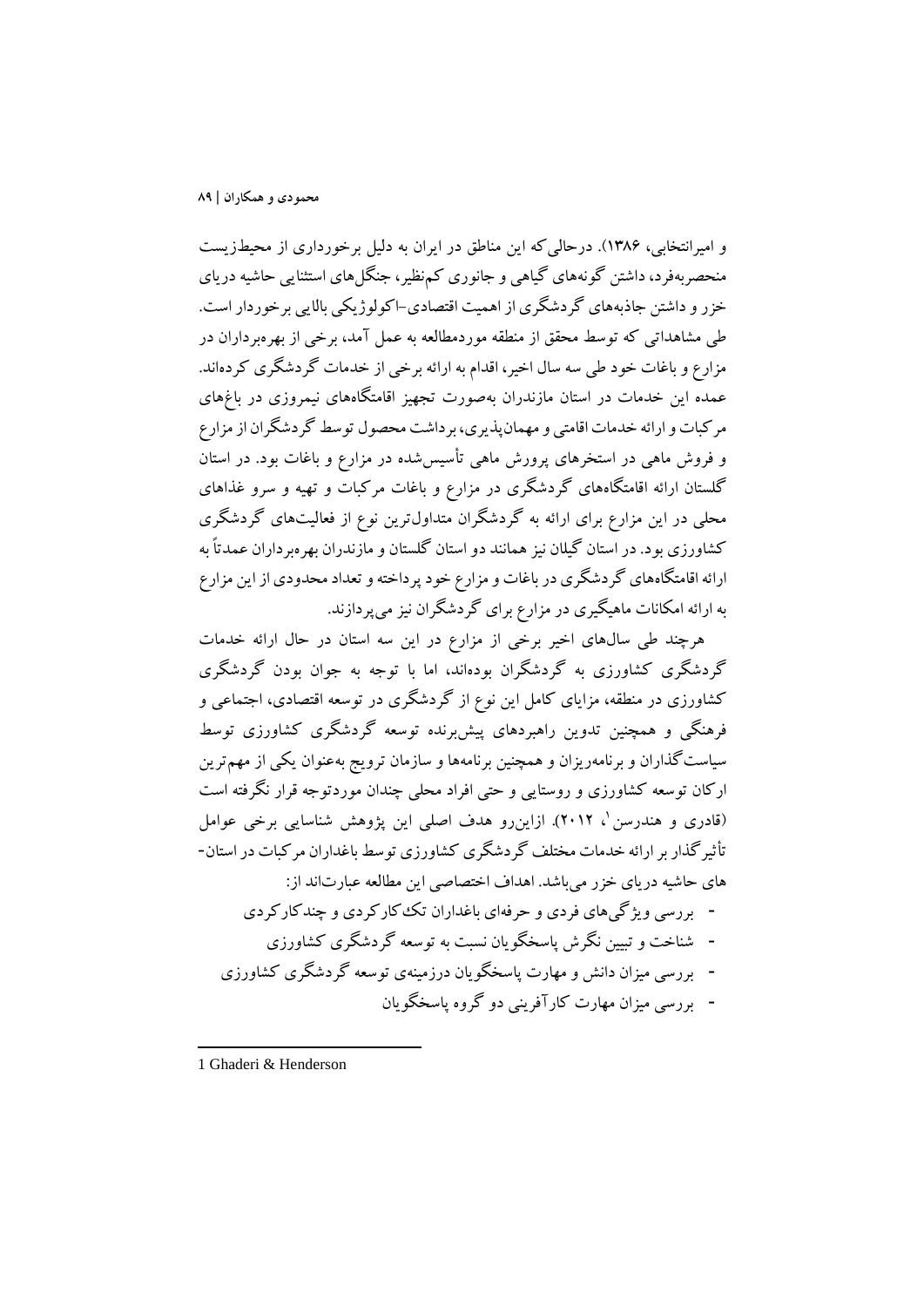**-** تبیین رابطه بین متغیرهاي بررسیشده با اجراي راهبرد گردشگري کشاورزي. لازم به ذکر است در این پژوهش منظور از کشاورزي چندکارکردي، توسعه گردشگري کشاورزي بهعنوان برونداد غیرکالایی کشاورزي در کنار کارکرد تولیدي و کالایی آن می- باشد.

در این مطالعه بهمنظور شناسایی عوامل تأثیرگذار بر توسعه گردشگري کشاورزي، از مدل تجربي که مورگان ' و همکاران (۲۰۱۱) درزمینهي توسعه کشاورزي چندکارکردي و متنوعسازي فعالیتهاي زراعی ارائه دادهاند، استفاده شد. در این مدل سیاستهاي حمایتی، خطمشی سازمان و توسعه ارتباطات بین سازمانی بهعنوان عوامل سازمانی و منابع انسانی آموزشدیده، دانش و مهارتهاي کارآفرینی و نوع نگرش نسبت به چندکارکردي نمودن کشاورزي بهعنوان عوامل فردي تأثیرگذار بر متنوعسازي فعالیت کشاورزي در نظر گرفتهشده است.



**شکل .3** عوامل تأثیرگذار بر متنوعسازي فعالیتهاي کشاورزي (برگرفته از مورگان و همکاران،  $(7 \cdot 1)$ 

1 Morgan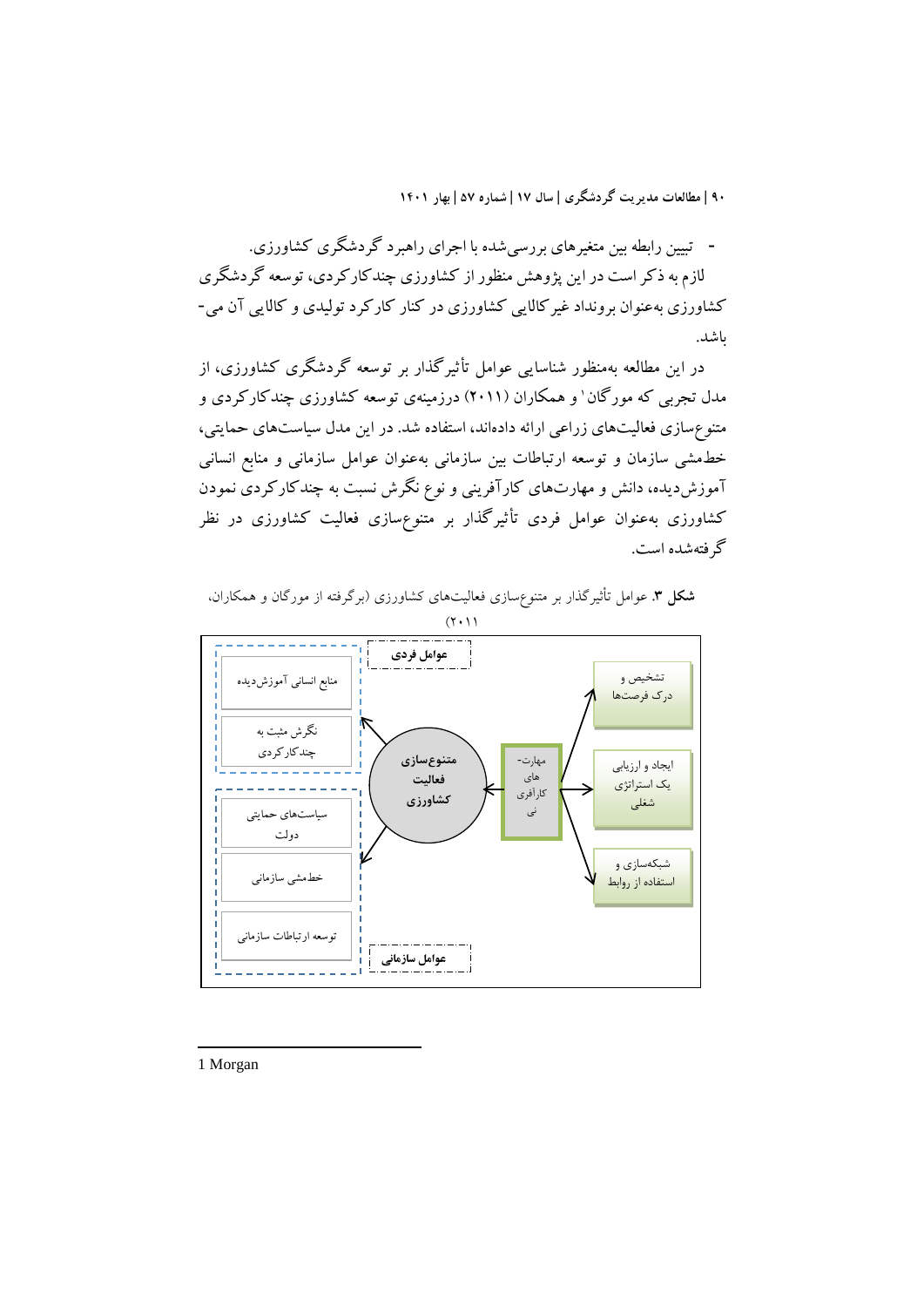چندکارکردي نمودن کشاورزي حوزههاي مهارتي و دانشي جديدي را بهويژه درزمينهي توسعه کسبوکارهاي جدید و بروندادهاي غیرکالایی کشاورزي، بودجهبندي، بازاریابی و مدیریت مزرعه در برمی گیرد (سوانسون و راجالاتی'، ۲۰۱۰)؛ بنابراین توسعه منابع انسانی یکی از پیشنیازهاي اساسی چندکارکردي نمودن کشاورزي است. این نهاد باید کارشناسان و کشاورزان را قادر سازد دانش و مهارتهاي جدید مدیریتی، سازماندهی، بازاریابی و رهبري را بیاموزند و با تمرکز بیشتر بر روي کشاورزان خردهپا، درزمینهي تولید و بازاریابی کالاها و خدمات جدید، آنها را براي عرضه مؤثر یا زنجیره ارزش براي مصرفکنندگان و همکاران، 2006). علاوه 3 و همکاران، 2006 و دي زوتر <sup>2</sup> شهري سازماندهی کنند (آبارو بر این، در چنین سیستمی که هدف متنوعکردن نظامهاي زراعی است، مسلم است که کشاورزان نوآور نقش مهم و پیوستهاي براي معرفی محصولات یا خدمات جدید بازار-محور بازي میکنند. در حقیقت چنین گذاري بر توسعه مهارتهاي کارآفرینی و روحیه کارآفرینی کنشگران و منابع انسانی درگیر در این فرایند تأکید میکند. چراکه توسعه کارآفرینی در روستاها بهعنوان نیروي مرکزي جهت توسعه اقتصادي شناختهشده است، زیرا درنهایت به رشد، نوآوری و تغییر می|نجامد (نیکل و رنتینگ ٔ، ۲۰۰۰ و شمس و همکاران،  $. (148)$ 

## **پیشینه تحقیق**

درزمینهي عوامل تأثیرگذار بر توسعه گردشگري کشاورزي مطالعات تجربی چندانی در کشور انجامنشده است. در ادامه نتایج پژوهشهاي انجامشدهدرزمینهي گردشگري روستایی بهطور مختصر موردبررسی قرارگرفتهاند.

حیدري ساربان (1391) در مطالعهاي که باهدف تحلیل موانع مؤثربر توسعه گردشگري روستاي سردابه شهرستان اردبیل با استفاده از تکنیک فرایند تحلیل سلسله مراتبی انجام داد، نشان داد که دانش و مهارت ناکافی روستاییان درزمینهي چگونگی توسعه کسبوکارهاي کارآفرینانه بهعنوان یکی از موانع توسعه گردشگري روستایی شناساییشده است.

- 1 Swanson and and Rajalahti
- 2 Abaru

- 3 de Zutter
- 4 Knickel & Renting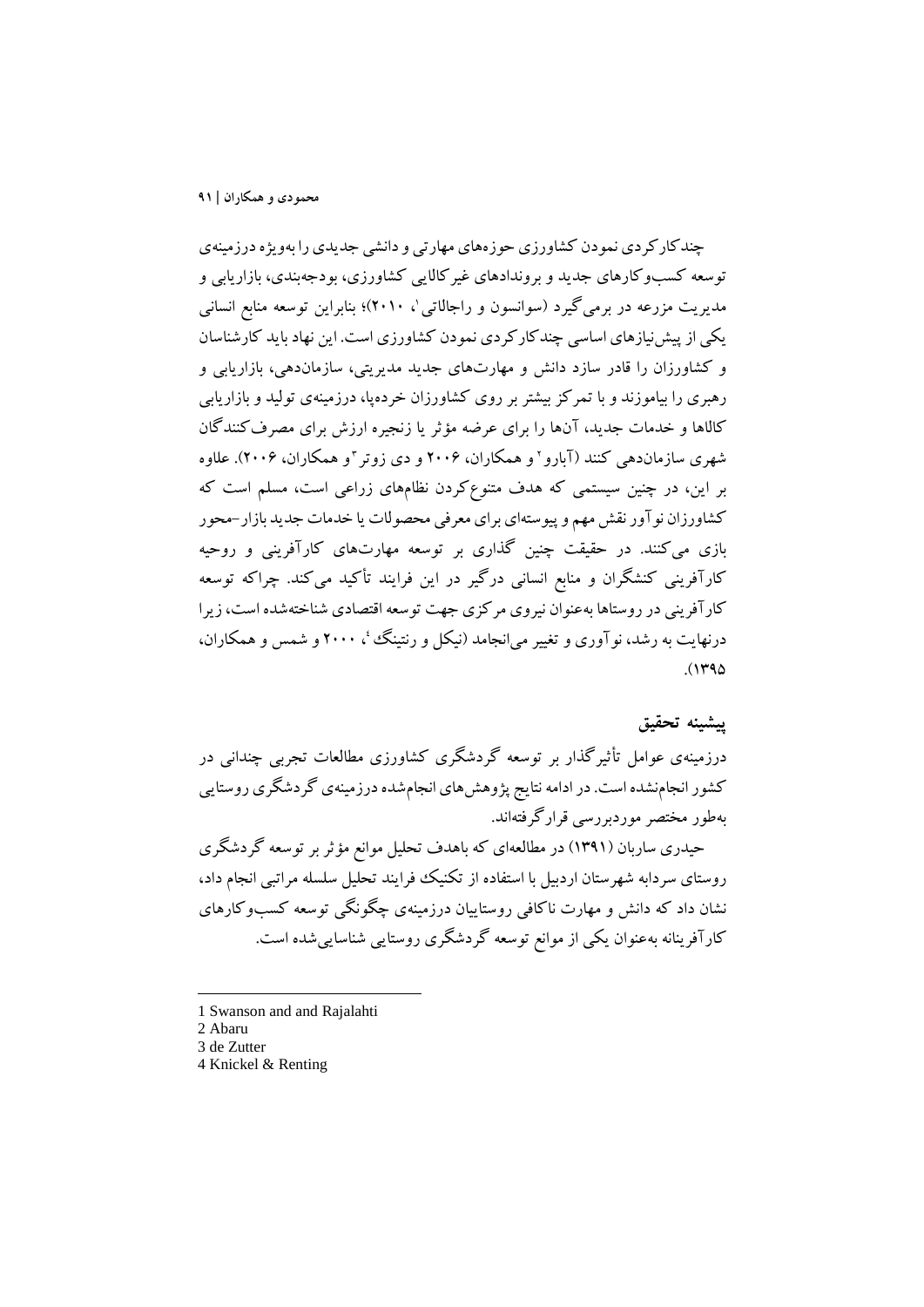نتایج پژوهش حسام و همکاران (1395) در سنجش وضعیت توسعه کارآفرینی در گردشگري روستایی روستاهاي بخش لاریجان شهرستان آمل حاکی از این است که شرکتکنندگان در فعالیتهاي گردشگري منطقه به لحاظ شاخصهاي دسترسی به زیرساختهاي فیزیکی، فضاي اجتماعی و میزان اعتمادبهنفس، مطلوبیت بالایی در روستاهاي موردمطالعه دارند، اما به لحاظ شاخص دسترسی به آموزش و مشاورههای کارآفرینی، میزان مهارت و دانش کارآفرینانه در وضعیت مناسب و مطلوبی قرار نداشتهاند.

لطفی و همکاران (1396) در بررسی سنجش نگرش مردم نسبت به نقش آموزش در تمایل به بومگردي در منطقه کویري خور و بیابانک نشان دادند که بین نوع نگرش نسبت به کارآفرینی و همچنین میزان آموزش و آگاهی از گردشگري بومی و راهاندازي کسبوکارهاي این نوع از گردشگري همبستگی مثبت و معناداري در سطح اطمینان 99 درصد وجود دارد.

پیردادهبیرانوند و همکاران (1397) در مطالعهاي با عنوان پیشرانهاي انسانی توسعه کارآفرینی در حوزه گردشگري در روستاي ایستگاه بیشه شهرستان خرمآباد نشان دادند که بین میزان آموزش، مهارت و دانش کارآفرینانه روستاییان این منطقه با توسعه کسبوکارهاي کارآفرینانه رابطه معنیداري وجود دارد.

نتایج مطالعه رحمانی و همکاران (1397) در بررسی سازههاي مؤثر بر رفتار کارآفرینانه در مناطق گردشگري شهرستان همدان حاکی از این است که متغیرهاي سن، سطح تحصیلات، درآمد خانوار از بخش کشاورزي، داشتن شغل فرعی، دارا بودن خلاقیت یا روحیه نو پذیري، ریسکپذیري، اعتمادبهنفس، استقلالطلبی و توفیق طلبی و قصد و نیت کارآفرینانه حدود 67 درصد از تغییرات متغیر رفتار کارآفرینانه روستاییان در حوزه گردشگري روستایی را تبیین کردهاند.

نتایج مطالعه مرادجو نمین و همکاران (1398) که باهدف ارائه الگوي توسعه گردشگري مبتنی بر زنجیرههاي ارزشی در استان اردبیل انجام شد، حاکی از این است که توسعه کارآفرینی یکی از مؤلفههاي اساسی تأثیرگذار بر توسعه گردشگري است و توسعه نظام آموزش و مهارتهاي کارآفرینانه از مهمترین سازههاي تأثیرگذار بر توسعه گردشگري در این منطقه شناخته شد.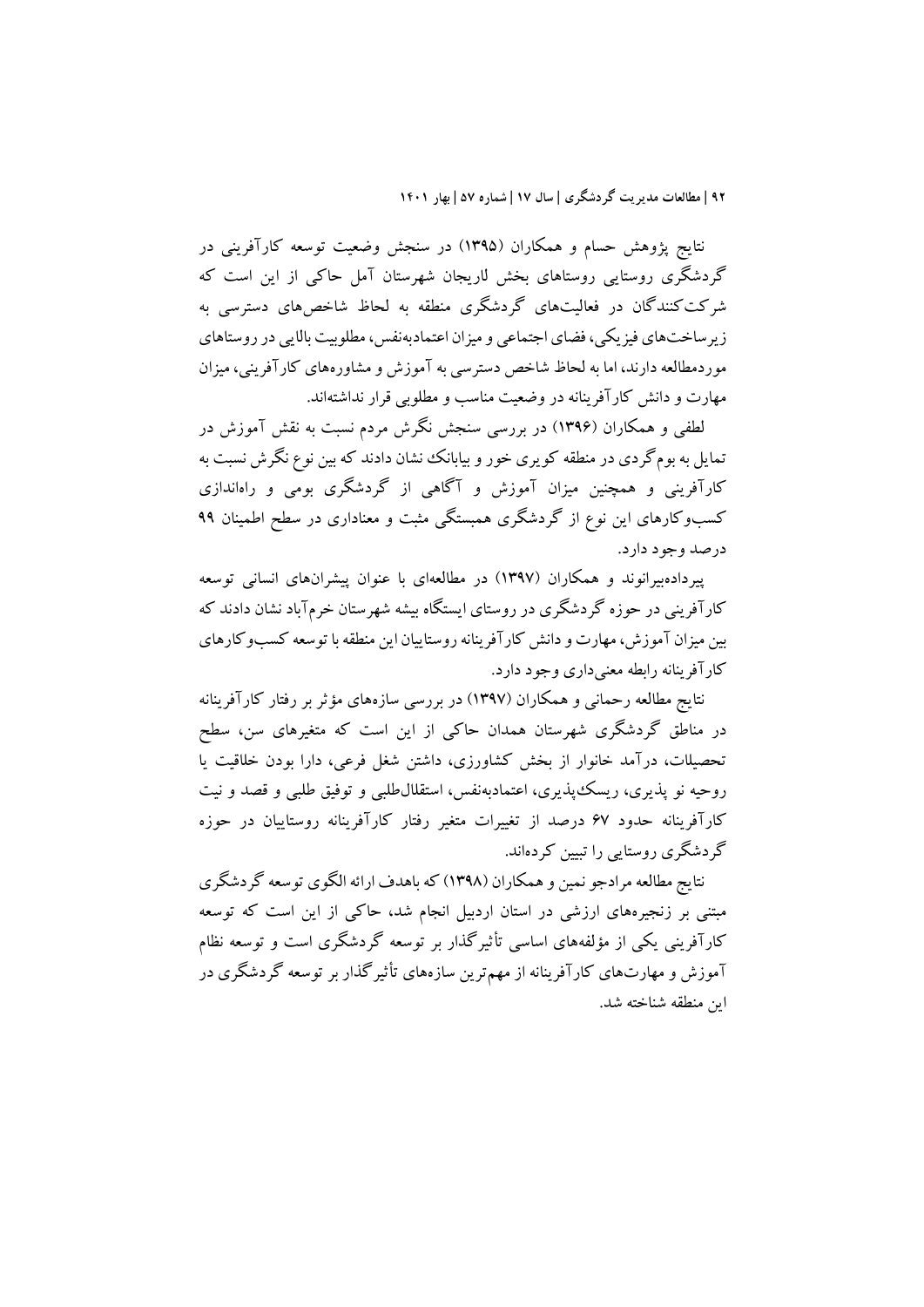بذرافشان و سامانی (1398) در مطالعهاي با عنوان عوامل مؤثر بر توسعه گردشگري کشاورزي در شهرستان جهرم عوامل تأثیرگذار بر توسعه گردشگري کشاورزي را در 5 دسته شامل زیرساختهاي فکري، زیرساختهاي فیزیکی-کالبدي، عوامل نهادي، عوامل ترویج و توسعه و عوامل رقابتپذیري دستهبندي کردند.

نتایج مطالعه استرزلکا ' (۲۰۱۲) که باهدف توانمندسازی جوامع محلی جهت دستیابی به توسعه پایدار گردشگري در لهستان انجام شد، نشان داد که نوع نگرش روستاییان نسبت به توسعه گردشگري در منطقه و همچنین میزان دانش و مهارت آنها در راهاندازي کسبوکارهاي نوآورانه در حوزه گردشگري کشاورزي تأثیر معنیداري بر مشارکت در توسعه گردشگري در مناطق روستایی این کشور داشته است.

شریف و لونیک (۲۰۱۴) در مطالعهاي که باهدف تأثیر مهارتهاي کارآفرینانه براي توسعه گردشگري روستایی نشان دادند که بین نوع نگرش نسبت به کارآفرینی و میزان دانش و مهارت کارآفرینانه با توسعه کارهاي گردشگري روستایی ارتباط معنیداري وجود دارد.

بورک و هوگز "(۲۰۱۸) دارا بودن مهارت کارآفرینی، دانش و مهارت موردنیاز جهت راهاندازي فعالیتهاي گردشگري و باور، عقیده و نگرش مثبت روستاییان را نسبت به توسعه گردشگري در روستا را بهعنوان مهمترین عوامل تأثیرگذاربر توسعه فعالیتهاي گردشگري روستایی شناسایی کردهاند.

## **روششناسی**

بررسیهاي اولیه میدانی محقق نشان داد که اغلب خدمات و فعالیتهایی که درزمینهي گردشگري کشاورزي در منطقه موردمطالعه تحقیق ارائه میشود، در باغات تأسیسشده و عمدتاً باغدارانی که به کشت مرکبات و سایر درختان دائمی مثمر اشتغال داشتند، به ارائه این قبیل خدمات پرداختهاند. بدین دلیل جامعه آماري این بخش از پژوهش شامل کلیه باغدارانی میباشد که به پرورش مرکبات در استانهاي گیلان، مازندران و گلستان اشتغال داشتهاند.

باغداران موردمطالعه به دوطبقه تقسیم شدند؛ باغدارانی که به ارائه خدمات گردشگري کشاورزي (شامل تجهیز اقامتگاههاي نیمروزي در باغهاي مرکبات و ارائه خدمات اقامتی و

1 Strzelecka

1

<sup>2</sup> Sharif & Lonik

<sup>3</sup> Burke & Hughes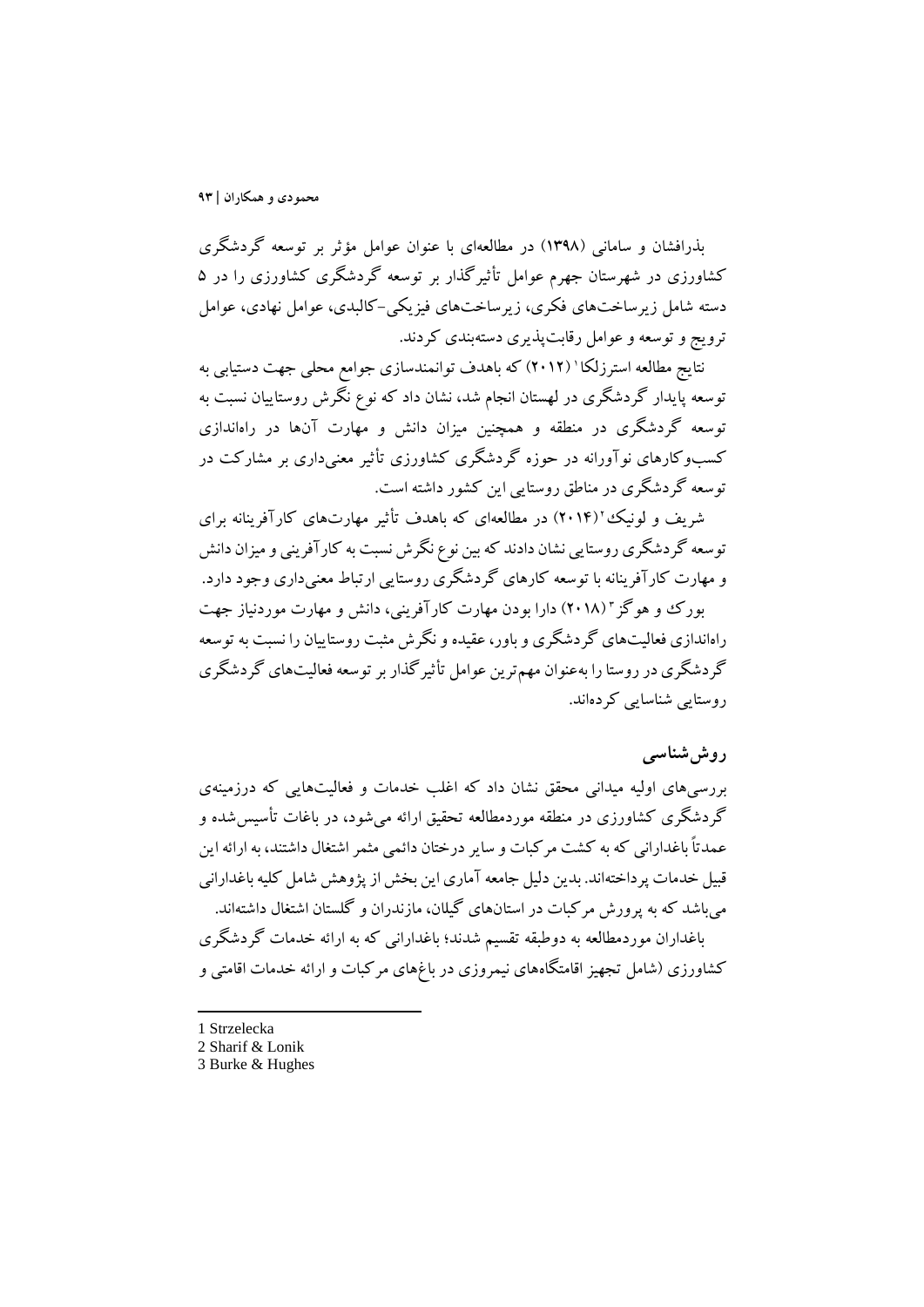مهمانپذیري، برداشت محصول توسط گردشگران از باغها، فروش ماهی در استخرهاي پرورش ماهی تأسیسشده در باغات، تهیه و سرو غذاهاي محلی در مزارع براي گردشگران، ارائه امکانات ماهیگیري در باغها (که تعداد آنها بسیار محدود بود)) میپرداختند (باغداران چندکارکردي) و باغدارانی که تنها به تولید محصول پرداخته و هیچگونه کارکرد غیرکالایی در مزارع ارائه نمیدادند (باغداران تککارکردي). حجم جامعه آماري باغداران تک- کارکردي، بر اساس آمار اخذشده از سازمانهاي جهاد کشاورزي استان مازندران، گیلان و گلستان (1391)، 12004 نفر محاسبه شد (12004=N(. با استفاده از فرمول کوکران حجم نمونه موردبررسی در این بخش از پژوهش 280 نفر محاسبه شد. روش نمونهگیري مورداستفاده در این بخش از مطالعه روش نمونهگیري طبقهاي تصادفی با انتساب متناسب بوده است. این ترتیب که از هر یک از استانهاي گیلان، گلستان و مازندران تعداد دو شهرستان و از هر شهرستان تعداد دو دهستان و از هر دهستان دو روستا بهطورتصادفیانتخاب شدند. از استان گیلان شهرستانهاي صومعهسرا و بندرانزلی و از استان مازندران شهرستانهاي ساري و قائمشهر و از استان گلستان شهرستانهاي علیآباد و بندرگز انتخاب شدند و درنهایت بهصورت تصادفی اقدام به نمونهگیري و توزیع پرسشنامه بین این باغداران گردید. ازآنجاکه هیچگونه آماري درزمینهي تعداد باغدارانی که به ارائه خدمات گردشگري

کشاورزي میپردازند، وجود نداشت، از روش برآورد استفاده شد. بهمنظور برآورد حجم جامعه این دسته از باغداران درنتیجه مصاحبه با مدیریت جهاد کشاورزي شهرستانهاي قائمشهر، بندرگز و بندرانزلی و همچنین مصاحبه با بهرهبرداران و ساکنان روستاهاي رکن- کلا، تنبلا، بنفشتپه و خمیران چنین برآورد شد که در روستاهاي منطقه موردمطالعه بهطور متوسط حدود 2 درصد جمعیت باغداران به ارائه خدمات گردشگري کشاورزي اشتغال دارند. ازاینرو جمعیت آماري باغداران چندکارکردي این مطالعه 240 نفر برآورد گردید. با استفاده از جدول نمونهگیري مورگان حجم نمونه 148 نفر محاسبه شد و با استفاده از روش نمونهگیري در دسترس اقدام به نمونهگیري و تکمیل پرسشنامه گردید.

ابزار مورداستفاده بهمنظور جمعآوري اطلاعات در این پژوهش پرسشنامه بوده است. در این بخش از پژوهش بهمنظور محاسبه قابلیت اعتماد پرسشنامه از روش آلفاي کرونباخ، با استفاده از نتایج حاصل از تکمیل 30 پرسشنامه پیشآزمون در روستاي رکنکلا واقع در شهرستان قائم شهر استفادهشده است و ضریب آلفا کرونباخ برای کلیه بخشها بالاتر از ۷۰/۰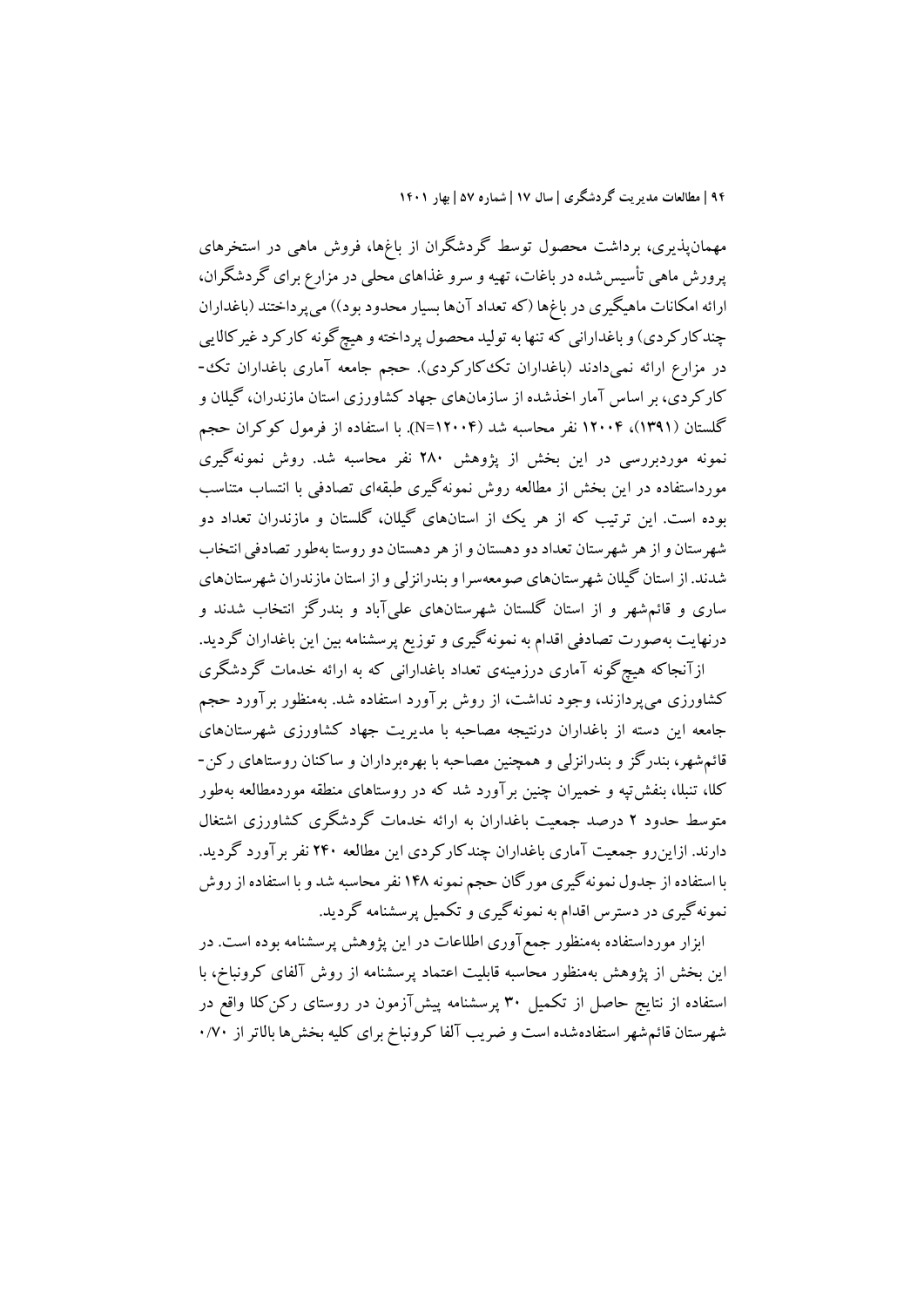برآورد شد. تحلیل دادههاي جمعآوريشده در قالب آمار توصیفی و استنباطی (آزمون رگرسیون لجستیک) با استفاده از نرمافزار SPSS انجام شد.

یافتهها

ارزیابی ویژگیهاي فردي و حرفهاي پاسخگویان حاکی از آن است که حدود 93 درصد از پاسخگویان در هر دو گروه باغداران چندکارکردي و تککارکردي مرد بودهاند. میانگین سنی باغداران تککارکردي 43/02 سال (انحراف معیار 1/32) و میانگین سنی پاسخگویان چندکارکردي 30/6 سال (انحراف معیار 0/89) بوده است. حدود 26 درصد باغداران تک- کارکردي داراي تحصیلات دیپلم و حدود 35 درصد پاسخگویان چندکارکردي داراي سطح تحصیلات کارشناسی بودهاند. 81 درصد از پاسخگویان تککارکردي و 87 درصد از پاسخگویان چندکارکردي مالک زمین بودهاند. میانگین سابقه کار کشاورزي باغداران تک- کارکردي 21/7 سال (انحراف معیار 1/25) و پاسخگویان چندکارکردي 18/3 سال (انحراف معیار 1/1) بوده است. میانگین درآمد سالانه حاصل از کشاورزي براي باغداران تک- کارکردي 85957000 ریال و براي باغداران چندکارکردي 69432000 ریال بوده است. میانگین درآمد سالانه حاصل از گردشگري کشاورزي توسط باغداران چندکارکردي 57892540 ریال بوده است. کمترین و بیشترین میزان این درآمد به ترتیب 9 و 110 میلیون ریال بوده است. میزان ارتباط حدود نیمی از هر دو گروه باغداران تککارکردي و چندکارکردي با مراکز خدمات کشاورزي در حد متوسط بوده است. حدود 58 درصد از باغداران چندکارکردي و 42 درصد از باغداران تککارکردي در دورههاي مربوط به کارآفرینی در کشاورزي شرکت کرده بودند.

میانگین گویههایی که به سنجش نگرش باغداران نسبت به توسعه گردشگري کشاورزي از دیدگاه باغداران تککارکردي و چندکارکردي میپرداخت به ترتیب 3/27 و 3/81 به دست آمد که نشاندهنده مثبت بودن نگرش باغداران چندکارکردي نسبت به توسعه گردشگري در بخش کشاورزي در مقایسه با باغداران تککارکردي میباشد.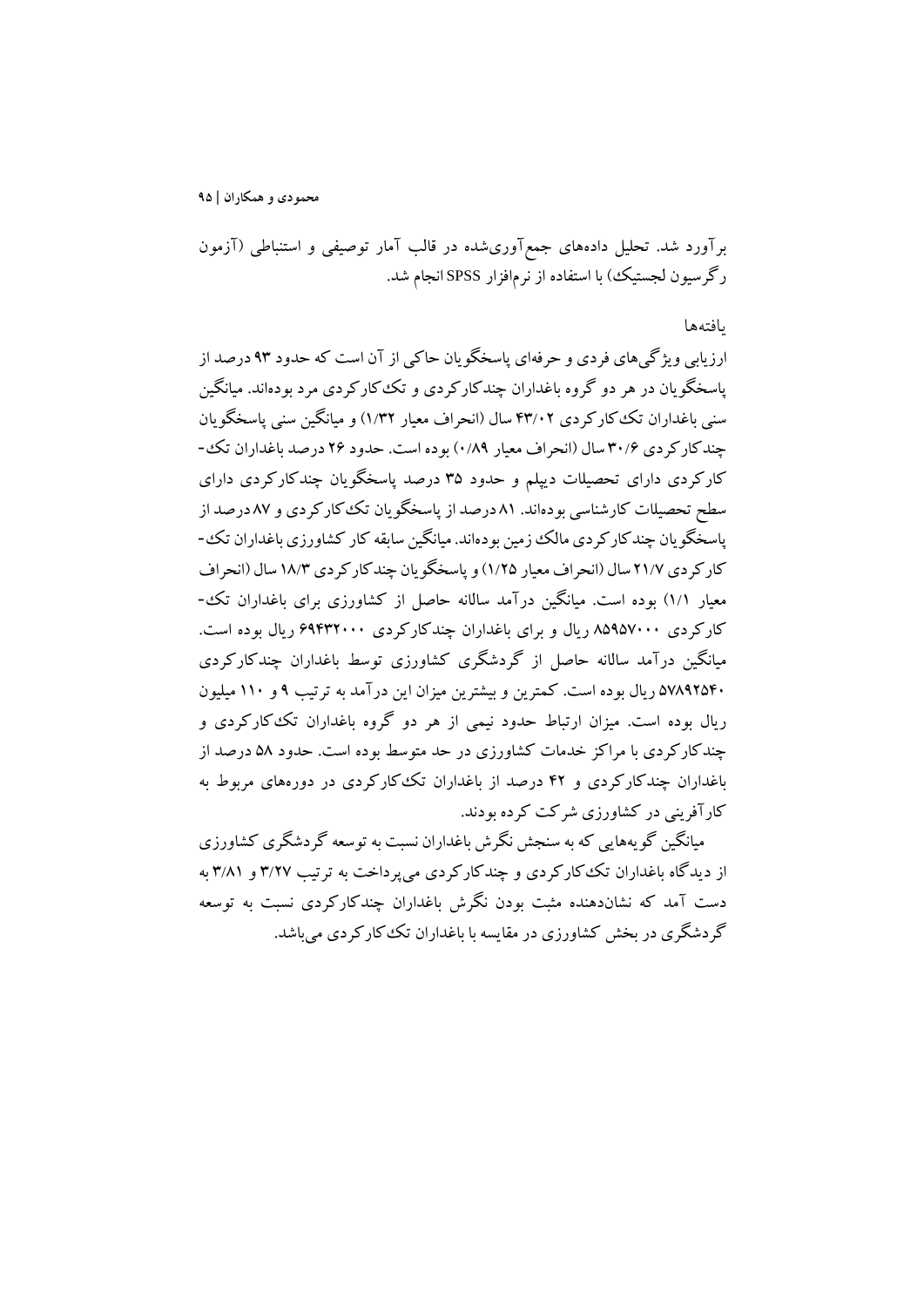|                 | باغداران چندكاركردي        |                           |                              | باغداران تککارکردی          |                                   |                                                                                 |
|-----------------|----------------------------|---------------------------|------------------------------|-----------------------------|-----------------------------------|---------------------------------------------------------------------------------|
| تغييرات         | نحراف معيار                | ميانگين*                  | غمر د.<br>م<br>.<br>تغيير ات | انحراف معيار                | ميانگين*                          | نگرش نسبت به توسعه گردشگری کشاورزی                                              |
| .779            | $\cdot$ /9)                | ۳/۴۵                      | $\cdot$ /۳۲                  | $1/\cdot$ ۶                 | $\mathsf{r} \mathsf{r}$           | ارائه خدمات گردشگری کشاورزی باعث<br>افزایش درآمد خواهد شد.                      |
| ۰/۲۲            | $\cdot$ /v9                | $\mathbf{r}/\mathbf{v}$   | $\cdot$ /۲۳                  | $\cdot/\Lambda$ ۶           | $\mathbf{r}/\mathbf{v}$           | کاهش استفاده از سموم و نهادههای شیمیایی<br>یکی از مزایای توسعه گردشگری کشاورزی  |
| $\cdot/\lambda$ | $\cdot$ /V $\circ$         | 4/19                      | .777                         | $\cdot$ / $\wedge\breve{r}$ | $r$ / $r$                         | گردشگری کشاورزی باعث أشنایی گردشگران<br>با کشاورزی و منابع طبیعی می شود.        |
| $\cdot/10$      | .709                       | $T/9\Lambda$              | $\cdot$ /۲ $\wedge$          | 1/21                        | ۳/۶۲                              | بهبود ارتباط بین روستا و شهر یکی از مزایای<br>توسعه گردشگري است.                |
| ۰/۲۴            | $\cdot$ /9)                | $\Upsilon/V$              | ۰/۲۲                         | $\cdot / \Lambda$ ۶         | $\mathbf{r}/\mathbf{A}\mathbf{r}$ | ارائه گردشگری کشاورزی به افزایش بهرهوری<br>منابع کشاورزی کمک میکند.             |
| $\cdot$ /۲۲     | $\cdot$ / $\wedge$ $\circ$ | $\mathsf{r}/\mathsf{q}$ . | .79                          | $\cdot$ /90                 | Y/YY                              | توسعه گردشگری کشاورزی باعث کاهش<br>مهاجرت روستائيان به شهرها خواهد شد.          |
| ۰/۲۴            | $\cdot$ / $\land$ $\lor$   | $\mathbf{r}/\mathbf{s}$   | $\cdot$ /۲۷                  | $\cdot$ /9)                 | $\mathsf{r} \mathsf{r}$           | گسترش گردشگری کشاورزی در روستا<br>فرصتهاى شغلى براي ساكنان ايجاد خواهد<br>کر د. |
| $\cdot$ /۲۴     | .44                        | $\Gamma/91$               | $\cdot$ /۲ $\vee$            | $1/\cdot 5$                 | $\mathsf{r}/\mathsf{v}\wedge$     | توسعه گردشگری کشاورزی باعث بهبود<br>زيرساختها مي شود.                           |
| $\cdot$ /16     | $\cdot$ /9.                | $\mathsf{r}(\wedge)$      | $\cdot$ /19                  | $\cdot$ / $\vee$ \          | ۳/۶۹                              | توسعه گردشگری کشاورزی باعث رونق<br>فروش محصولات محلي روستائيان مي شود.          |

**جدول .1 نگرش پاسخگویان نسبت به توسعه گردشگري کشاورزي**

1= کاملاً مخالف، 5= کاملاً موافق \*

منبع: محاسبات تحقیق حاضر

میانگین دانش و مهارت باغداران تککارکردي و چندکارکردي درزمینهي چگونگی توسعه گردشگري کشاورزي به ترتیب متوسط (میانگین=2/60) و زیاد (میانگین=2/96) به دست آمد. نتایج در جدول زیر نشان دادهشده است.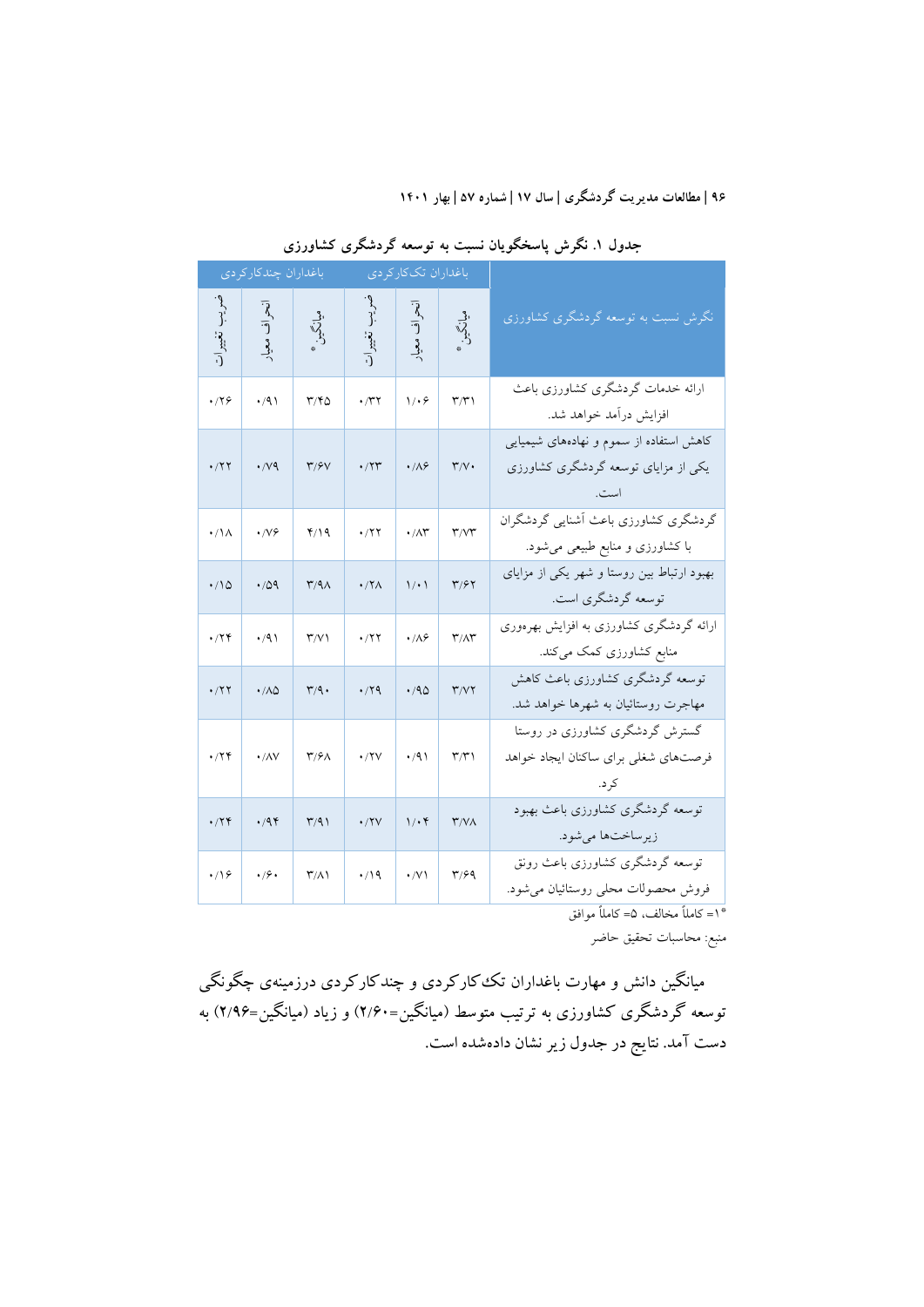|                                   | باغداران چندكاركردى    |                                                   |                                   | باغداران تک کارکردی  |                                |                                                                                                    |
|-----------------------------------|------------------------|---------------------------------------------------|-----------------------------------|----------------------|--------------------------------|----------------------------------------------------------------------------------------------------|
| $\frac{1}{2}$<br>تغييرات          | أنحراف<br>معيار        | ملي<br>تركين<br>$\frac{d\mathbf{r}}{d\mathbf{r}}$ | $\frac{1}{2}$<br>تغييرات          | أنحراف<br>معيار      | ولي<br>إيكابي<br>$\frac{1}{2}$ | دانش و مهارت درزمینهی توسعه گردشگری<br>کشاورزی                                                     |
| $\cdot$ rq                        | 1/77                   | $Y/\Omega$                                        | $\cdot$ /۴۱                       | $\sqrt{\cdot \cdot}$ | Y/YQ                           | اصول کارآفرینی در بخش کشاورزی                                                                      |
| $\cdot$ /۲۸                       | $\cdot/\lambda\lambda$ | $\mathbf{r}/\cdot\mathbf{A}$                      | ۰/۳۷                              | ۰/۹۳                 | Y/Y                            | چگونگی تشخیص فرصتهای بازار درزمینهی<br>گردشگری کشاورزی                                             |
| $\cdot$ re                        | $1/\cdot 5$            | $Y/\Lambda Q$                                     | $\cdot$ /۲۷                       | $\cdot/\lambda$ ۶    | $\mathsf{r}/\mathsf{L}$        | تعیین میزان تخصیص منابع موجود هم به تولید<br>محصول و هم به توسعه خدمات گردشگری<br>کشاورزی در مزرعه |
| $\cdot$ /۳۳                       | .199                   | Y/9                                               | $\cdot$ / $\tau\tau$              | $\cdot$ /9.          | Y/V                            | طراحی منظر و چشم نداز مطلوب مزارع<br>کشاورزی جهت توسعه گردشگری                                     |
| $\cdot$ /۳۲                       | $\cdot$ /99            | $\mathbf{r}/\mathbf{v}$                           | $\cdot$ /۳۴                       | $1/\cdot 7$          | $\mathbf{r}/\cdot$             | بازاریابی خدمات مربوط به گردشگری<br>كشاورزى                                                        |
| $\cdot$ / $\mathsf{r} \mathsf{r}$ | ۱/۰۵                   | $\mathbf{r}/\cdot\mathbf{r}$                      | $\cdot$ / $\mathsf{r} \mathsf{r}$ | $\cdot / \Lambda V$  | $Y/\Delta P$                   | چگونگی راهاندازی کسبوکارهای کوچک و<br>متوسط مربوط به گردشگری کشاورزی                               |
| $\cdot$ /۳۲                       | ۰/۹۲                   | $Y/\Lambda$ ۶                                     | $\cdot$ /۴.                       | $\cdot$ / $\wedge$ . | Y/99                           | مدیریت کسبوکارهای مربوط به گردشگری<br>كشاورزى                                                      |
| $\cdot$ /۴.                       | 1/14                   | $\frac{1}{2}$                                     | $\cdot$ /09                       | 1/19                 | $\gamma/\cdot$                 | چگونگی تهیه طرحهای کسبوکار توسعه<br>گردشگری کشاورزی در سطح واحد بهرهبرداری                         |
| $\cdot$ / $\mathsf{r}\mathsf{r}$  | $\cdot$ /9٣            | 7/V9                                              | $\cdot$ /۴۵                       | $1/$ .               | Y/YY                           | <mark>آگاهی از سیاستهای دولت درزمینهی توسعه</mark><br>گردشگری در روستا                             |

**جدول .2 دانش و مهارت پاسخگویان درزمینهي توسعه گردشگري کشاورزي**

1= خیلی کم، 5= خیلی زیاد \*

منبع: محاسبات تحقیق حاضر

میانگین مؤلفههاي تشکیلدهنده مهارت کارآفرینی براي باغداران تککارکردي به شرح زیر میباشد: توفیقطلبی (2/87)، کنترل درونی و عدم تقدیرگرایی (3/17)، تحمل ابهام (2/73)، نوآوري و خلاقیت (2/86)، استقلال (2/73)، ریسکپذیري (2/71)% درك و شناسایی فرصتها (2/65) و نیاز به موفقیت (2/62) و درنهایت میانگین کل حاصل از سنجش مهارت کارآفرینی باغداران تککارکردي 2/81 به دست آمد.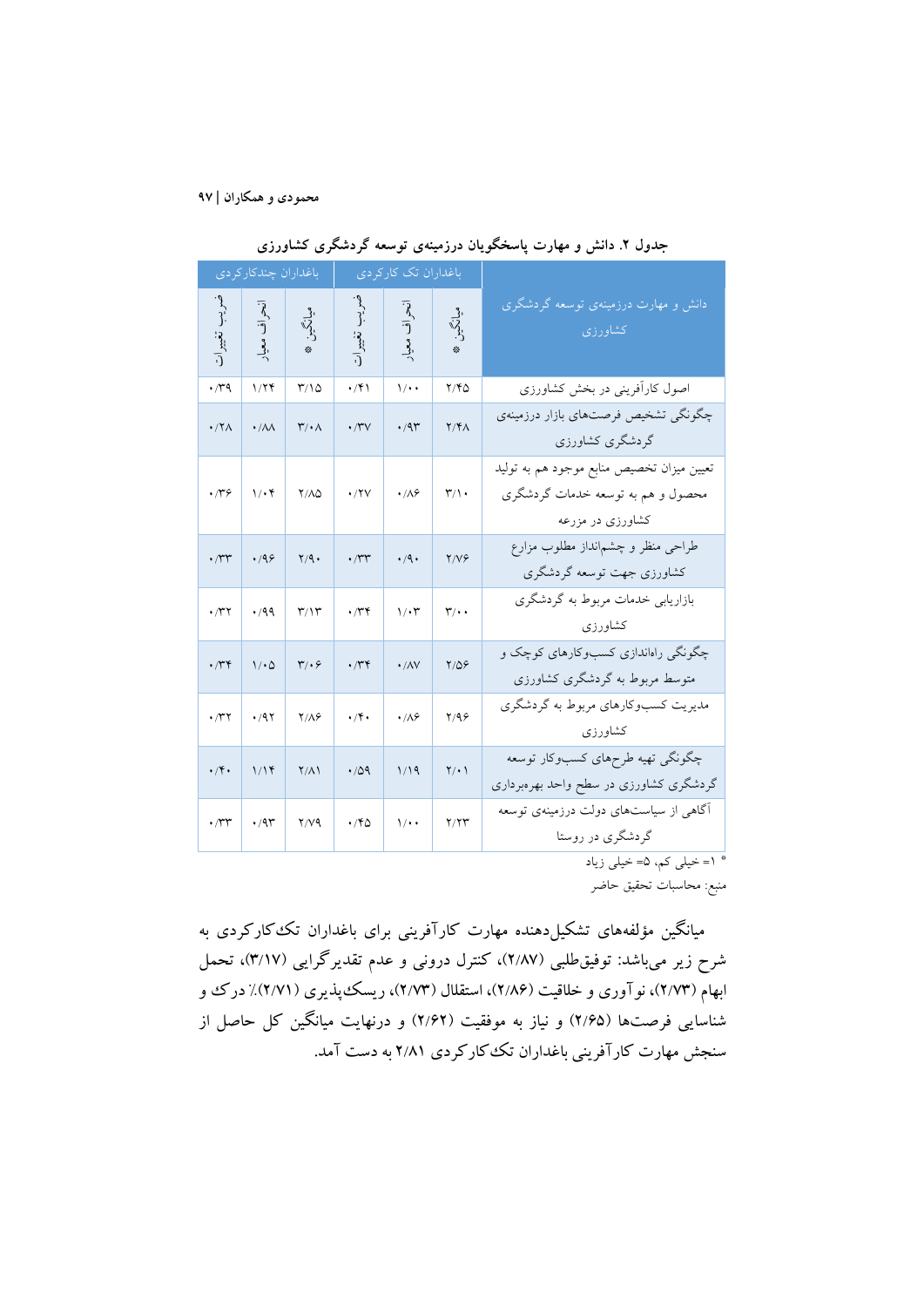میانگین حاصل از سنجش مهارت کارآفرینی و مؤلفههاي تشکیلدهنده آن براي باغداران چندکارکردي به شرح زیر میباشند: توفیقطلبی (3/18)، کنترل درونی و عدم تقدیرگرایی (3/21)، تحمل ابهام (3/22)، نوآوري و خلاقیت (2/97)، استقلال (2/76)، ریسک پندیری (٣/١٥)، درک و شناسایی فرصتها (٣/٢٨)، نیاز به موفقیت (٢/٩٨) و میانگین کل حاصل از سنجش مهارت کارآفرینی باغداران تککارکردي 3/53 بوده است.

|                              | مهارت كارأفريني                                                                                                       | باغداران تک کارکردی                   |                   |                     | باغداران چندکار کر دی   |                    |                                             |  |  |
|------------------------------|-----------------------------------------------------------------------------------------------------------------------|---------------------------------------|-------------------|---------------------|-------------------------|--------------------|---------------------------------------------|--|--|
|                              |                                                                                                                       | نحراف معیار<br>میانگینی **<br>میانگین |                   | نمىريب تغييرات<br>. | میانگین*<br>م           | انحراف معيار       | <sup>سر</sup> بـ<br>.<br>.<br>.<br>تغییر ات |  |  |
|                              | اگر کار تولیدی که انجام میدهم درآمد<br>مناسبی داشته باشد، راضی هستم و به دنبال<br>ايجاد يک فعاليت جديد زراعي نميçوم`. | $Y/\cdot 9$                           | 1/7V              | $\cdot$ /۶۲         | $\mathbf{r}/\cdot\cdot$ | $\cdot$ /97        | $\cdot$ / $\uparrow$ )                      |  |  |
|                              | کارهایی را دوست دارم که تواناییهای مرا<br>افزایش میدهند نه آنهایی که بهآسانی قابل<br>انجام هستند.                     | $\mathbf{r}/\mathbf{r}$               | $\cdot/\Lambda$   | $\cdot$ /۲۵         | $\mathbf{r}/\mathbf{r}$ | $\cdot$ / $\vee$ 9 | .74                                         |  |  |
| أَيْكِنُو                    | در کسب اطلاعات حوزه کشاورزی پیشقدم<br>هستم.                                                                           | Y/9V                                  | 1/1V              | $\cdot$ rq          | $\mathbf{r}/\mathbf{v}$ | 1/19               | $\cdot$ / $\vee$                            |  |  |
| تىوفىيق<br>$\overline{\psi}$ | بین اطرافیان بهعنوان شخصی که دارای<br>پشتکار است شناختهشدهام.                                                         | Y/YQ                                  | $1/\tau q$        | $\cdot$ /0V         | Y/Y                     | 1/80               | .799                                        |  |  |
|                              | سعی میکنم کار توسعه مزرعهام را حتی<br>باوجود موانع زياد ادامه دهم.                                                    | $Y/9$ .                               | $1/\cdot \Lambda$ | $\cdot$ /۳ $\vee$   | $Y/4\Lambda$            | $.4\lambda$        | $\cdot$ / $\tau$                            |  |  |
|                              | وقتی شیوه خاصی برای حل مشکلی در<br>مزرعهام كارساز نباشد، مىتوانم راەحل<br>ديگري پيدا كنم.                             | $Y/\mathcal{F}\wedge$                 | $1/\Upsilon$      | $\cdot$ /۴۵         | Y/9V                    | 1/77               | $\cdot$ /۴۱                                 |  |  |
|                              | برای رسیدن به اهدافی که تعیین کردهام،<br>حاضرم أسايشم را فدا كنم.                                                     | Y/YY                                  | 1/79              | .704                | $Y/\cdot \Lambda$       | $1/\tau\tau$       | $\cdot$ /۶۴                                 |  |  |

**جدول .3 مهارت کارآفرینی پاسخگویان**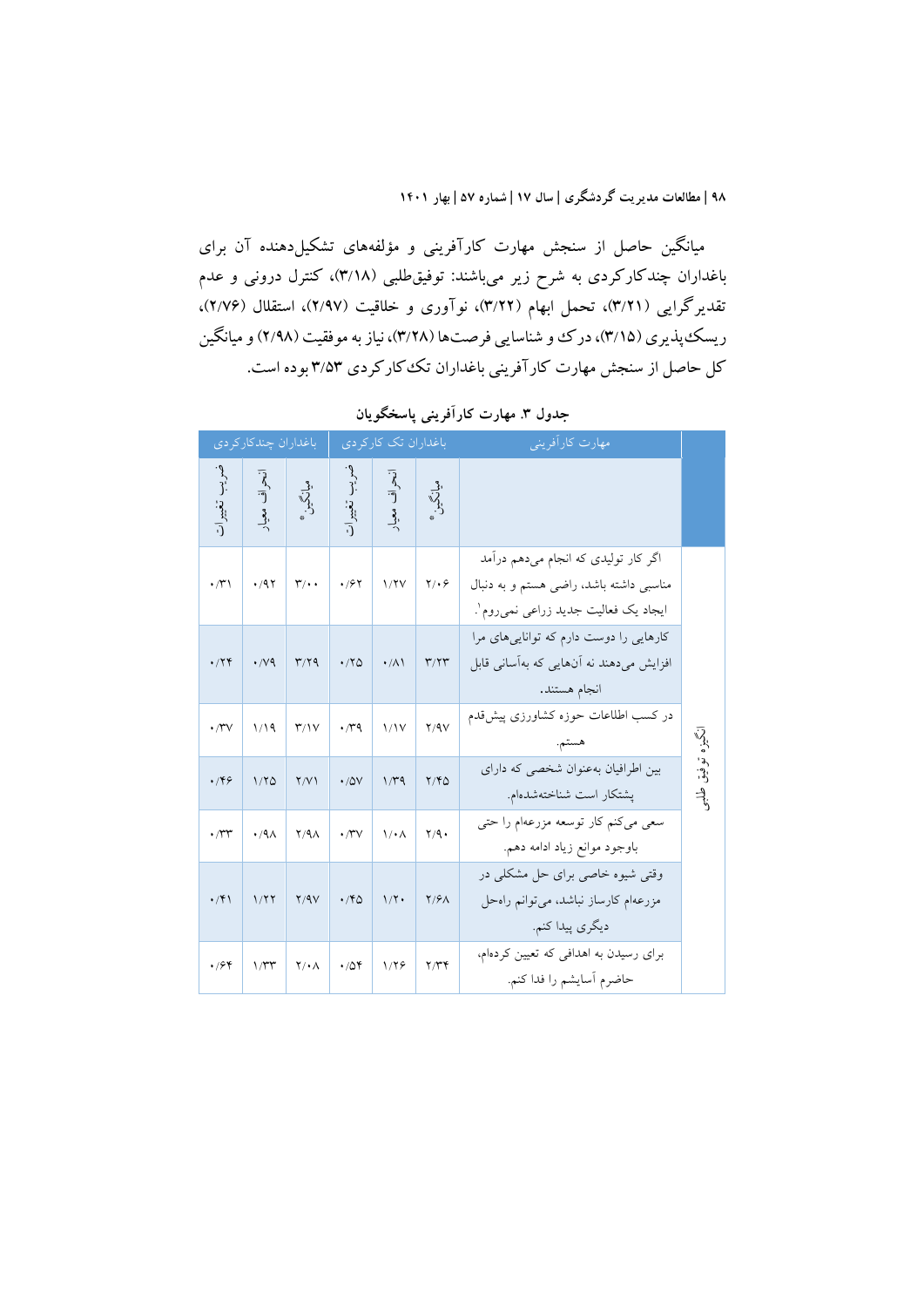# **ادامه جدول .3**

|                    | مهارت كارأفريني                                                                                     | باغداران تک کارکردی          |                     |                                                                           |                                   | باغداران چندكاركردى |                        |
|--------------------|-----------------------------------------------------------------------------------------------------|------------------------------|---------------------|---------------------------------------------------------------------------|-----------------------------------|---------------------|------------------------|
|                    | وظایف و کارهایم را از روی اشتیاق انجام می-<br>دهم.                                                  | $\mathbf{r}/\mathbf{v}$      | 1/4                 | $\cdot$ / $\tau$                                                          | Y/99                              | 1/70                | $\cdot$ /۴۲            |
|                    | موفقیت حاصل سختکوشی و تلاش است و<br>ارتباطی به شانس ندارد.                                          | $\mathbf{r}/\cdot\mathbf{r}$ | 1/71                | $\cdot$ rq                                                                | $\mathsf{r}/\cdot\cdot$           | 1/Tr                | $\cdot$ /۴۴            |
| کنترل درونبی و عدم | انسان میتواند در سرنوشت خود تأثیرگذار<br>ىاشد.                                                      | $\mathsf{r}/\mathsf{r}$      | $\cdot$ /9 $\vee$   | $\cdot$ /۲ $\wedge$                                                       | Y/YQ                              | 1/71                | $\cdot$ / $\mathsf{r}$ |
| تقلدير د           | در صورت داشتن تمرکز فکری توان آموختن<br>هر چیزی را دارم.                                            | $\mathbf{r}/\mathbf{r}$      | $\cdot / \Lambda V$ | $\cdot$ / $\circ$                                                         | $\mathsf{r}_{\alpha}.$            | $\setminus \cdot$   | $\cdot$ /۲۹            |
|                    | در مورد کسبوکار مزرعهام هرچه را بخواهم<br>به دست میآورم زیرا درراه رسیدن به آن<br>سخت كار مى كنم.   | $\mathbf{r}/\cdot\mathbf{r}$ | $\cdot$ /9)         | $\cdot$ /۲۹                                                               | $\mathbf{r}/\mathbf{v}$           | $1/\cdot 9$         | ۰/۳۴                   |
|                    | پس از هر شکست، هدفم را از طریق دیگری<br>دنبال ميكنم.                                                | 1/19                         | $\cdot$ /۴۳         | $\cdot$ /۳ $\vee$                                                         | $\mathsf{r}/\mathsf{r}$           | .199                | $\cdot$ /۲ $\wedge$    |
|                    | از قرار گرفتن در موقعیتهای سخت، فرار میکنم.'                                                        | $\frac{1}{2}$                | 1/4                 | $\cdot$ / $\gamma$                                                        | $\mathsf{r}/\mathsf{r}\mathsf{r}$ | $\cdot$ /9)         | $\cdot$ /۲ $\vee$      |
|                    | به معاشرت با افرادی که دارای ایدهها و طرز<br>فكرهاى متفاوتى هستند علاقه دارم.                       | $\mathbf{r}/\mathbf{v}$      | $\cdot$ /9٣         | $\cdot$ /۲۹                                                               | $\mathbf{r}/\mathbf{r}$           | $\cdot$ /VQ         | $\cdot$ /۲۲            |
| آپٽي               | قبل از انجام هر تصمیمی در مورد مزرعه،<br>مايلم تمام حقايق را بدانم، حتى اگر مدت<br>زیادی طول بکشد'. | $Y \cdot 9$                  | 1/17                | $\cdot$ /0۳                                                               | Y/V                               | 1/74                | $\cdot$ /۴۴            |
|                    | زندگی معمولی و کار یکنواخت را بر زندگی<br>پر از تغییر ترجیح میدهم.'                                 | Y/Y                          | $1/\Delta f$        | $\cdot$ /۶۲                                                               | 7/00                              | 1/V9                | $\cdot/\vee\cdot$      |
|                    | یک شغل خوب، شغلی است که مکان، نوع<br>كار و نحوهي انجام آن روشن باشد'.                               | T/V                          | $\cdot$ /9.         | $\cdot$                                                                   | $\mathsf{r}/\mathsf{r}\mathsf{r}$ | $\cdot$ /VQ         | ۰/۲۲                   |
| نواوری             | معمولاً به دنبال روشهای جدید و ابتکاری<br>برای انجام کارها یا حل یک مشکل هستم.                      | $\mathbf{r}/\mathbf{v}$      | $\cdot/\lambda$     | $\cdot$ /۲۶                                                               | $\mathbf{r}/\mathbf{r}$           | $\cdot$ /۶۲         | $\cdot/\lambda$        |
| خياقيت             | ترجيح ميدهم كارها را به روش معمول انجام دهم<br>تا اینکه رامها و روشهای جدید را تجربه کنم'.          | $Y/\Delta Y$                 | $\cdot$ /90         | $\cdot$ /۳ $\vee$                                                         | $Y/\Delta$ .                      | .4V                 | $\cdot$ rq             |
|                    | همیشه به فکر شروع کارهای جدیدی هستم.                                                                | Y/99                         | $\cdot$ /9 $\wedge$ | $\boldsymbol{\cdot}$ /<br>$\boldsymbol{\uparrow}$ $\boldsymbol{\uparrow}$ | $\mathbf{r}/\mathbf{r}$           | $\cdot$ /VA         | $\cdot$ /۲۵            |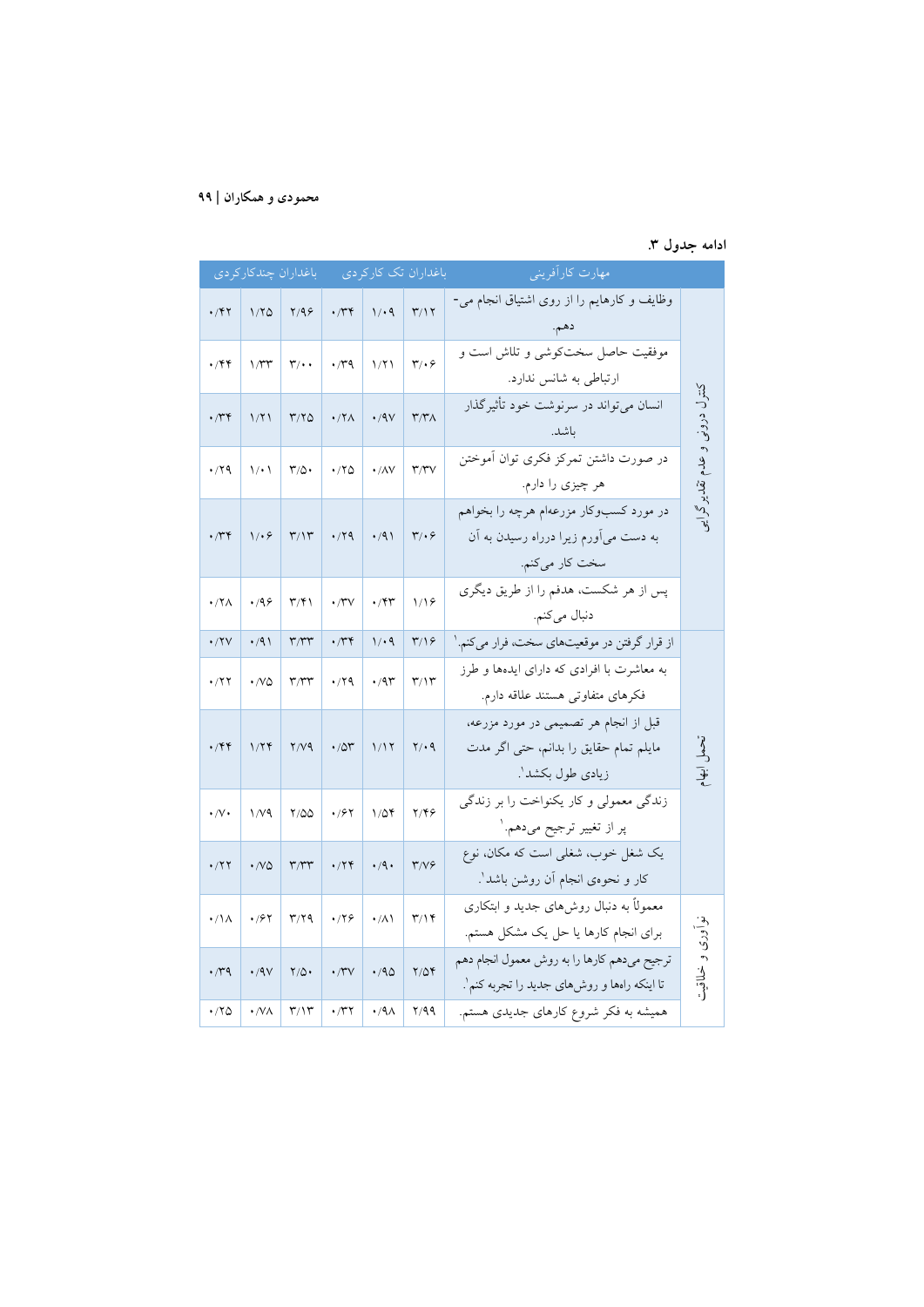|  | ادامه جدول ۳. |  |
|--|---------------|--|
|--|---------------|--|

|                        | باغداران چندکارکر دی |                                   |                     |                                | باغداران تک کارکردی          | مهارت كارآفريني                                                                                 |                |
|------------------------|----------------------|-----------------------------------|---------------------|--------------------------------|------------------------------|-------------------------------------------------------------------------------------------------|----------------|
| ۰/۲۶                   | .47                  | $T/\Delta Y$                      | $\cdot$ /۲ $\wedge$ | .40                            | $\mathbf{r}/\mathbf{r}$      | توانايي انجام وظايف مربوط به شغل خودم را<br>دارم.                                               |                |
| ۰/۵۸                   | 1/1V                 | $Y/\cdot$ .                       | $\cdot$ /۴۷         | 1/21                           | Y/Y                          | دوست دارم کارها را به طریقی که خودم صلاح<br>میدانم انجام دهم و اهمیتی به تفکر دیگران<br>نمىدهم. | ستقلال         |
| .79                    | $\cdot$ /AV          | $Y/4\Lambda$                      | $\cdot$ /۳۲         | $\cdot$ / $\wedge$ $\triangle$ | Y/9V                         | به توانمندیهای خودم در انجام وظایفم اعتماد<br>دارم.                                             |                |
| $\cdot$ /۳۳            | $1/\cdot 7$          | $\Upsilon/\Upsilon$               | $\cdot$ rq          | 1/15                           | Y/91                         | از شکست خوردن در توسعه فعالیت کشاورزی<br>نااميد نمي شوم.                                        |                |
| $\cdot$ rq             | 1/11                 | $Y/\Lambda Y$                     | $\cdot$ /۳۲         | 1/21                           | $\Upsilon/\Upsilon$          | روشهای نو را به روشهای سنتی (قدیمی و<br>مطمئن) ترجيح ميدهم.                                     |                |
| ۰/۴۲                   | 1/77                 | Y/99                              | $\cdot$ /۳۴         | $1/\cdot 0$                    | $\mathbf{r}/\cdot\mathbf{r}$ | از ابتکار و پیشقدم بودن در کارم ترسی ندارم.                                                     |                |
| $\cdot$ /6 $\setminus$ | 1/T                  | $\frac{1}{2}$                     | $\cdot$ /۴۷         | 1/1V                           | Y/Y                          | اگر نتیجه انجام کاری به خطر کردنش بیرزد<br>حتی باوجود مخالفت دیگران آن را انجام می-<br>دهم.     | يسكىلدىزى      |
| ۱۴۵                    | 1/19                 | $Y/\Delta Y$                      | $\cdot$ /9 \        | $1/\Upsilon$                   | 1/9V                         | اگر ایدهی خوبی داشته باشم حاضرم کار و<br>شغل فعلى خود را رها كنم.                               |                |
| $\cdot$ /۴۳            | 1/79                 | Y/99                              | $\cdot$ /۴۳         | 1/71                           | Y/Y                          | در فعالیت کشاورزی زمینههای زیادی برای<br>سرمايهگذاري وجود دارد.                                 | 5 <sup>2</sup> |
| $\cdot$ /۳ $\wedge$    | 1/10                 | $\mathbf{r}/\cdot\mathbf{r}$      | $\cdot$ /۳ $\vee$   | 1/4                            | Y/9V                         | کسبوکارهای مختلفی می توان در کشاورزی و<br>در روستا ایجاد کرد.                                   | و شناسايى      |
| ۰٬۳۵                   | 1/T1                 | $\mathsf{r}/\mathsf{v}\mathsf{r}$ | $\cdot$ /0۲         | 1/14                           | Y/19                         | می توانم کسبوکار جدیدی را در مزرعهام<br>فراهم كنم (مثل سفرهخانهها).                             | فرصتها         |

<sup>\*</sup> ۱= کاملاً مخالف، ۵= کاملاً موافق ' کدگذاری معکوس انجامشده است.

(منبع: محاسبات تحقیق حاضر)

بهمنظور تعیین متغیرهاي تأثیرگذار بر ارائه خدمات گردشگري کشاورزي توسط باغداران منطقه موردمطالعه از رگرسیون لجستیک به روش Enter استفاده شد. متغیرهاي مستقل واردشده به مدل شامل سن، سطح تحصیلات، نوع مالکیت زمین، سابقه کار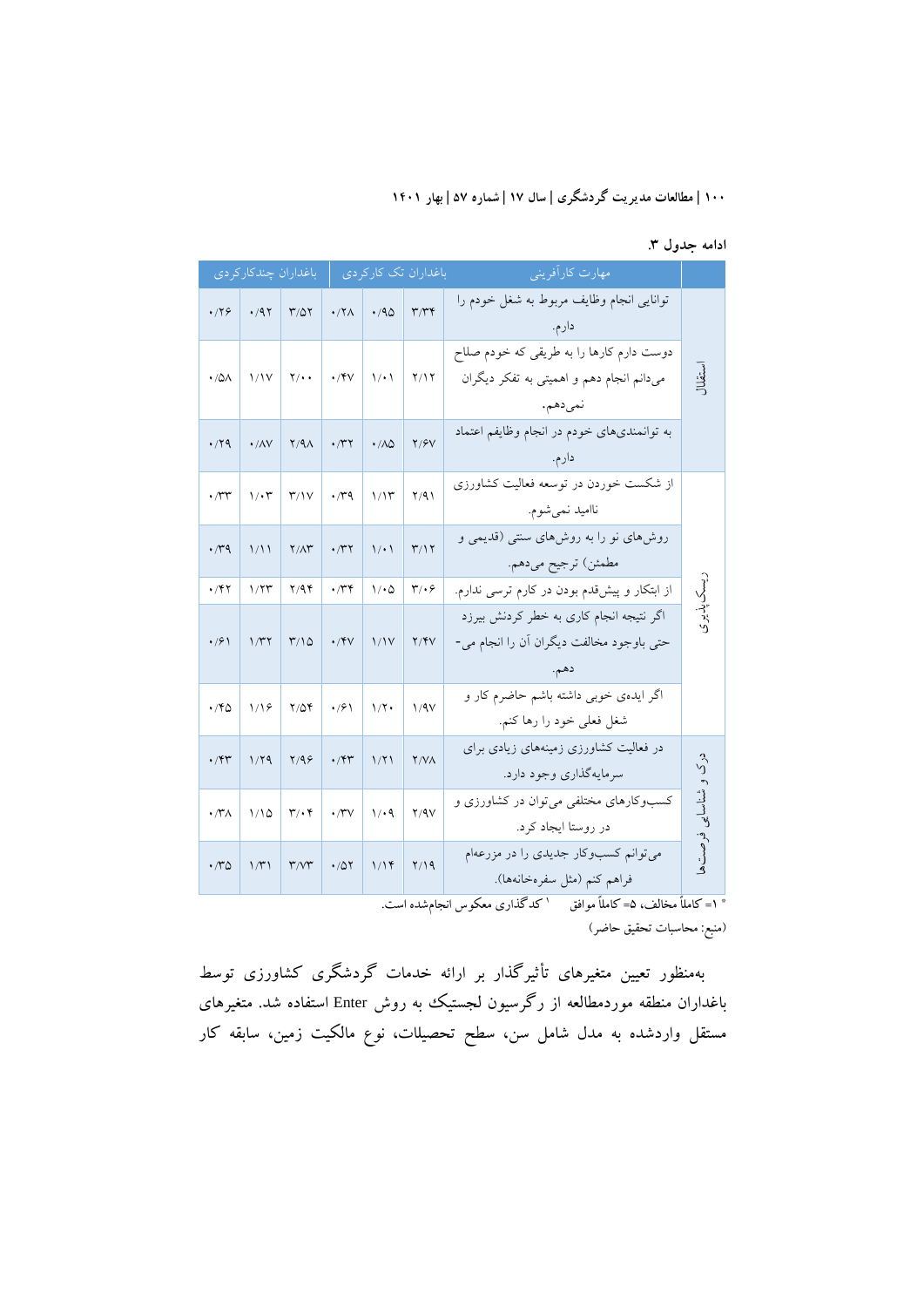کشاورزي، میزان درآمد حاصل از کشاورزي، شرکت در دورههاي کارآفرینی، میزان مهارت در توسعه گردشگري کشاورزي، مهارت کارآفرینی باغداران، ارتباط با مراکز خدمات کشاورزي و نگرش آنهادر خصوص توسعه گردشگري کشاورزي بودند. با توجه به سطح معنیداری آزمون اومنیبوس ' که نشاندهنده ارزیابی کل مدل رگرسیونی لجستیک و بیانگر میزان قدرت تبیین و کارایی مدل میباشد، برازش مدل قابلقبول بوده است. مقادیر هر دو آماره مربوط به ضریب تعیین پزودو<sup>۲</sup> شامل ضریب تعیین کاکس و نل<sup>۳</sup> و ضریب تعیین نیجل کرک ٌٔ، نیز نشان داد که ۸ متغیر مستقل این تحقیق توانستهاند ۶۶/۷ درصد از تغییرات متغیر وابسته یا تصمیم به پذیرش گردشگري کشاورزي را تبیین کنند.

نتیجه حاصل از آزمون هاسمر و لمشو<sup>ه</sup> نیز نشان داد برازش میزان پیش بینی تغییرات متغیر وابسته در سطح 0/05 معنیدار است. بدین معنی که مدل تحقیق مناسب بوده و از برازش لازم برخوردار است و متغیرهاي مستقل قادر به پیشبینی نسبت بالایی از تغییرات متغیر وابسته (تصمیم به پذیرش گردشگري کشاورزي) بودهاند. بر اساس نتایج جدول طبقهبندي که ابعاد دووجهی متغیر طبقهبندي را نشان میدهد، حساسیت مدل در تفکیک باغداران تککارکردي و چندکارکردي از یکدیگر 90/1 درصد بوده است.

با توجه به نتایج سطح معنیداري آماره Wald در جدول زیر مشخص میشود که از بین متغیرهاي پیشبین واردشده در تحلیل رگرسیونی، متغیرهاي سطح تحصیلات (با تغییر به سطوح فوقدیپلم و کارشناسی)، شرکت در دورههاي کارآفرینی، میزان دانش و مهارت در توسعه گردشگري کشاورزي، مهارت و روحیه کارآفرینی باغداران و نگرش آنها در خصوص کشاورزي چندکارکردي قادر به پیشبینی تغییرات متغیر وابسته (پذیرش گردشگري کشاورزي) بوده و توانایی پیشبینی آنها در سطح خطاي کوچکتر از 0/05 معنیدار بوده است.

1 Omnibus

1

- 2 Pseudo r-square
- 3 Cox & Snell R-square
- 4 Nagelkerke R-square
- 5 Hosmer and Lemeshow Test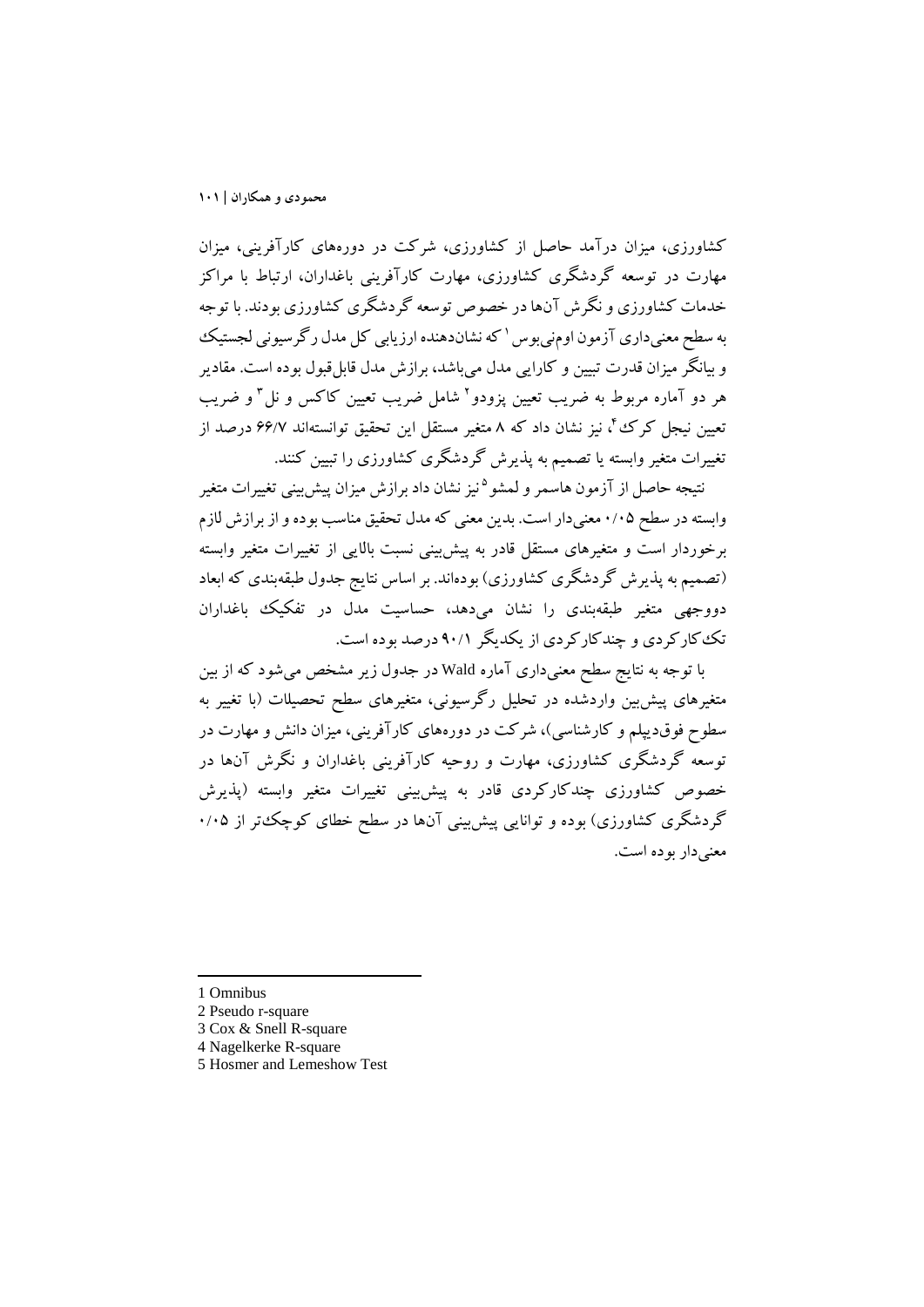|                             | B                       | Wald                                   | Sig.                               | Exp(B)                                   |
|-----------------------------|-------------------------|----------------------------------------|------------------------------------|------------------------------------------|
| سن                          | $-\cdot/\cdot \wedge f$ | $f/\cdot f$                            | $\cdot$ / $\cdot$ $\varphi$ $\tau$ | .789A                                    |
| سطح تحصيلات                 |                         | 13/090                                 | $\cdot$ / $\cdot$ $\circ$ 9        |                                          |
| سطح تحصيلات (1)             | 13/061                  | $\cdot$ / $\cdot$ $\cdot$              | .7999                              | $\cdot$ / $\cdot$ $\cdot$                |
| سطح تحصيلات (2)             | <b>T/VVQ</b>            | $f(\cdot)$                             | $\cdot$ / $\cdot$ 00               | $V/f\Lambda$                             |
| سطح تحصيلات (3)             | Y/19Y                   | $Q/\Lambda$ ۶.                         | .490                               | $\Upsilon/\Upsilon \cdot \Upsilon$       |
| سطح تحصيلات (4)             | $Y \cdot / Y99$         | $\cdot$ / $\cdot$ $\cdot$              | .49 <sub>A</sub>                   | $\cdot$ /۲۰۳                             |
| سطح تحصيلات (5)             | 9/19                    | 9/11                                   | $\cdot/\cdot\cdot\cdot$            | 1/19                                     |
| سطح تحصيلات (6)             | $\Delta/\cdot$ ۶۰       | $\Lambda/\Delta\Delta$                 | $\cdot/\cdot\cdot$                 | 1/201                                    |
| سطح تحصيلات (7)             | $\cdot/\cdot$ rr        | $\cdot/\cdot\cdot\cdot$                | .79A                               | $\cdot$ / $\Lambda$ ۴ $V$                |
| نوع مالكيت زمين             | 1/809                   | Y/VQV                                  | $\cdot$ / $\cdot$ 97               | $\Delta$ / $\vee$ $\in$                  |
| سابقه کار کشاورزی           | $ \cdot$ / $\cdot$ VQ   | $\mathbf{r}/\mathbf{1}\cdot\mathbf{V}$ | $\cdot/\cdot\,\vee\wedge$          | .401                                     |
| دراًمد حاصل از کشاورزی      | -01097                  | $\cdot$ /19.                           | $\cdot$ / $\cdot$ 00               | $\cdot$ / $\wedge$ $\uparrow$ $\uparrow$ |
| دانش و مهارت در گردشگری     | $\cdot$ /VAQ            | $1/\gamma$                             | $\cdot/\cdot$ YV                   | Y/Y'YV                                   |
| شرکت در دورههای کارآفرینی   | 0/101                   | ۱۶/۱۲۳                                 | $\cdot$ / $\cdot$ $\cdot$          | 4/09.                                    |
| مهارت كارأفريني             | 1/099                   | $Y/Y\cdot Y$                           | $\cdot$ / $\cdot$ ۳ $\wedge$       | T/5TY                                    |
| ارتباط با مراكز خدمات       | $1/\Upsilon \cdot 1$    | $Y/\cdot$ 10                           | $\cdot/\cdot$ $\vee\wedge$         | 1/104                                    |
| نگرش در رابطه با چندکارکردی | Y/YYY                   | $A$ /۴۵۷                               | $\cdot/\cdot\cdot$ ۴               | 1/1 <sup>K</sup>                         |
| Constant                    | 11/110                  | 177718                                 | $\cdot$ / $\cdot$ $\cdot$          | $\cdot/\cdot\cdot\cdot$                  |

**جدول .4 متغیرهاي پیشبین واردشده به معادله**

منبع: محاسبات تحقیق حاضر

در رگرسیون لجستیک براي تفسیر دادهها از شانس یا نسبت بختها استفاده میشود. این شاخص نسبت بین احتمال وقوع بر احتمال عدم وقوع است و این نسبت شانسی را که بهطور موفقیتآمیزپذیرش و ارائه خدمات گردشگري کشاورزي را براي هر بهرهبردار معین پیش- بینی میکند، نشان میدهد. بهبیاندیگر بر اساس مقدار برتري لگاریتمی محاسبهشده در معادله موردنظر میتواند میزان پذیرش و ارائه خدمات گردشگري کشاورزي توسط باغداران را تبیین کرد. مدل برآورد شده رگرسیون لجستیک در این مقاله به شکل زیر است:

X5 + 1/599 X4 +5/151 + X30/785 X2 + 0/033 X1+6/019+ 22/115 = برتري لگاریتمی $X6Y$ /٣٣۴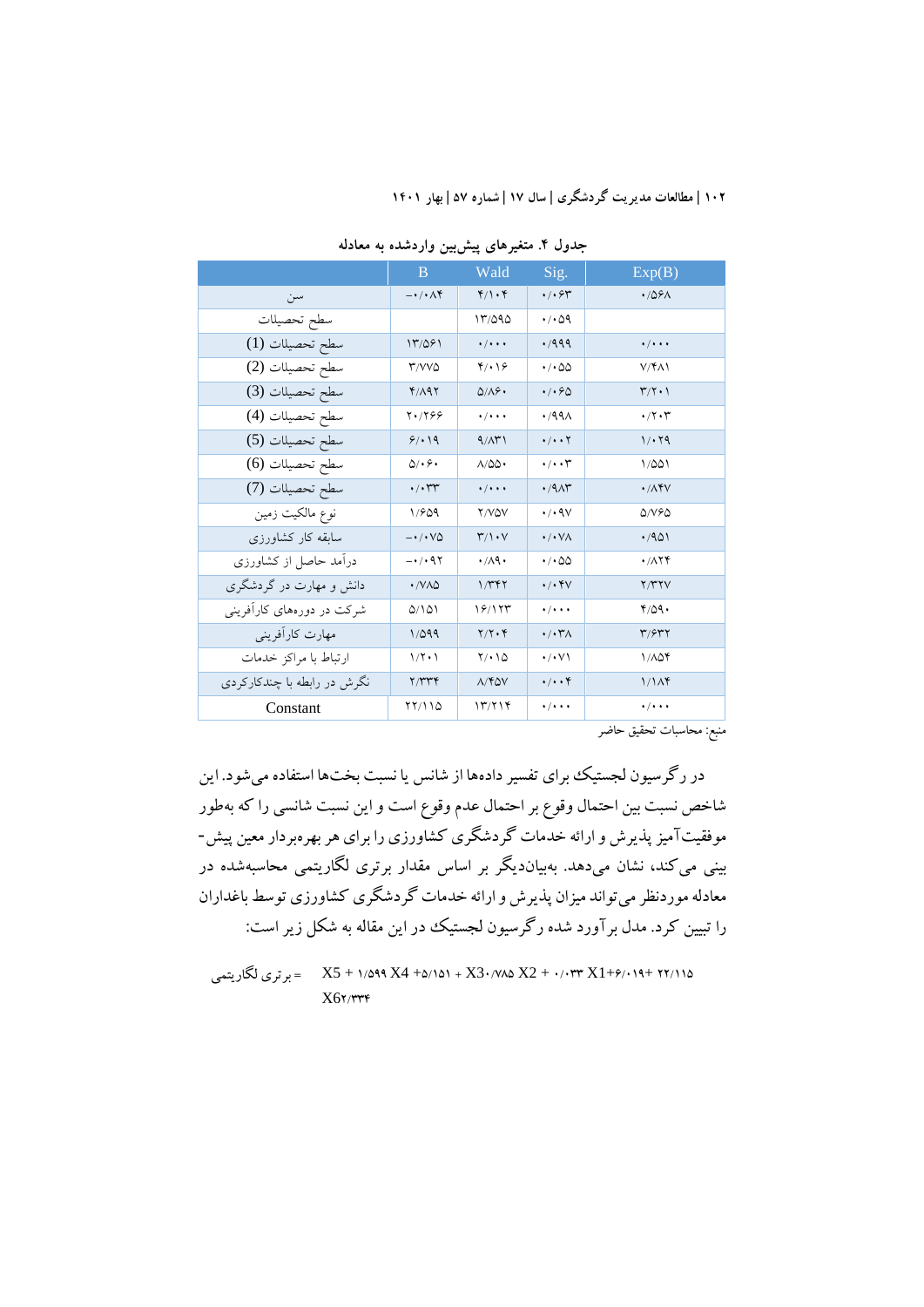که در آن: 1X = سطح تحصیلات کارشناسی (ضریب 1)، 2X = سطح تحصیلات بالاتر از کارشناسی (ضریب 1)، 3X = نمره دانش و مهارت در گردشگري، 4X = در صورت شرکت در دورههاي کارآفرینی (ضریب 1)، 5X = میزان مهارت کارآفرینی، 6X = نمره نگرش در رابطه با چندکارکردي.

در میان مجموعه متغیرهاي معنیدار باقیمانده در معادله، متغیر شرکت در دورههاي کارآفرینی بیشترین توانایی را در پیشبینی احتمال پذیرش گردشگري کشاورزي داشته و کمترین توانایی نیز مربوط به متغیر سن بوده است.

# **بحث و نتیجهگیري**

تغییرات ایجادشده درزمینهي کاهش وابستگی کشاورزان به حمایتهاي دولت و همچنین تغییر تقاضاها و بازار در بخش کشاورزي کشور، این انگیزه را (چه تحمیلشده و چه خود- انگیخته) در بهرهبرداران ایجاد کرده و خواهد کرد که کارآفرینتر بوده، هویت و نقششان را بهعنوان کشاورز موردبازنگري قرار داده و بازارهاي جدید و مشاغل جدیدي را مجدداً پیکربندي کنند. ازاینرو باید سازوکارهایی وجود داشته باشد که اینگونه فرصتهاي کارآفرینی را تقویت کرده و باعث شود که کشاورزان بهمنظورمقابله با چالشهاي روبهروي خود کسبوکارهاي زراعی را مجدداً جهتگیري و پیکربندي کرده و مهارتهاي کارآفرینی خود را توسعه دهند.

برخلاف مطالعه رحمانی و همکاران (1397) در این مطالعه دو متغیر سن و میزان درآمد حاصل از کشاورزي تأثیر معنیداري بر پیشبینی متغیر پذیرش و اجراي کسبوکارهاي گردشگري نداشتهاند. درحالي كه همراستا با نتايج مطالعات انجامشده توسط حيدري ساربان (1391)، حسام و همکاران (1395)، لطفی و همکاران (1396)، پیردادهبیرانوند و همکاران (1397)، مرادجو نمین و همکاران (1398)، شریف و لونیک (2014) و بورك و هوگز (2018)، نتایج این مطالعه نیز تائید میکند که دانش و مهارت کارآفرینی بهرهبرداران یکی از متغیرهاي تأثیرگذار بر پذیرش و اجراي چندکارکردي نمودن کشاورزي و متنوعسازي فعالیت کشاورزي ازجمله ارائه خدمات گردشگري کشاورزي است. ازاینرو تقویت مهارتهاي کارآفرینی بهعنوان یک پاسخ خلاق و نوآورانه نسبت به تغییرات محیط ازجمله چندکارکرديگرایی کشاورزي است. چراکه کارآفرینی نیرویی است که سایر منابع را براي برآورده کردن تقاضاهاي پاسخ داده نشده بازار بسیج میکند. هرچند که مقوله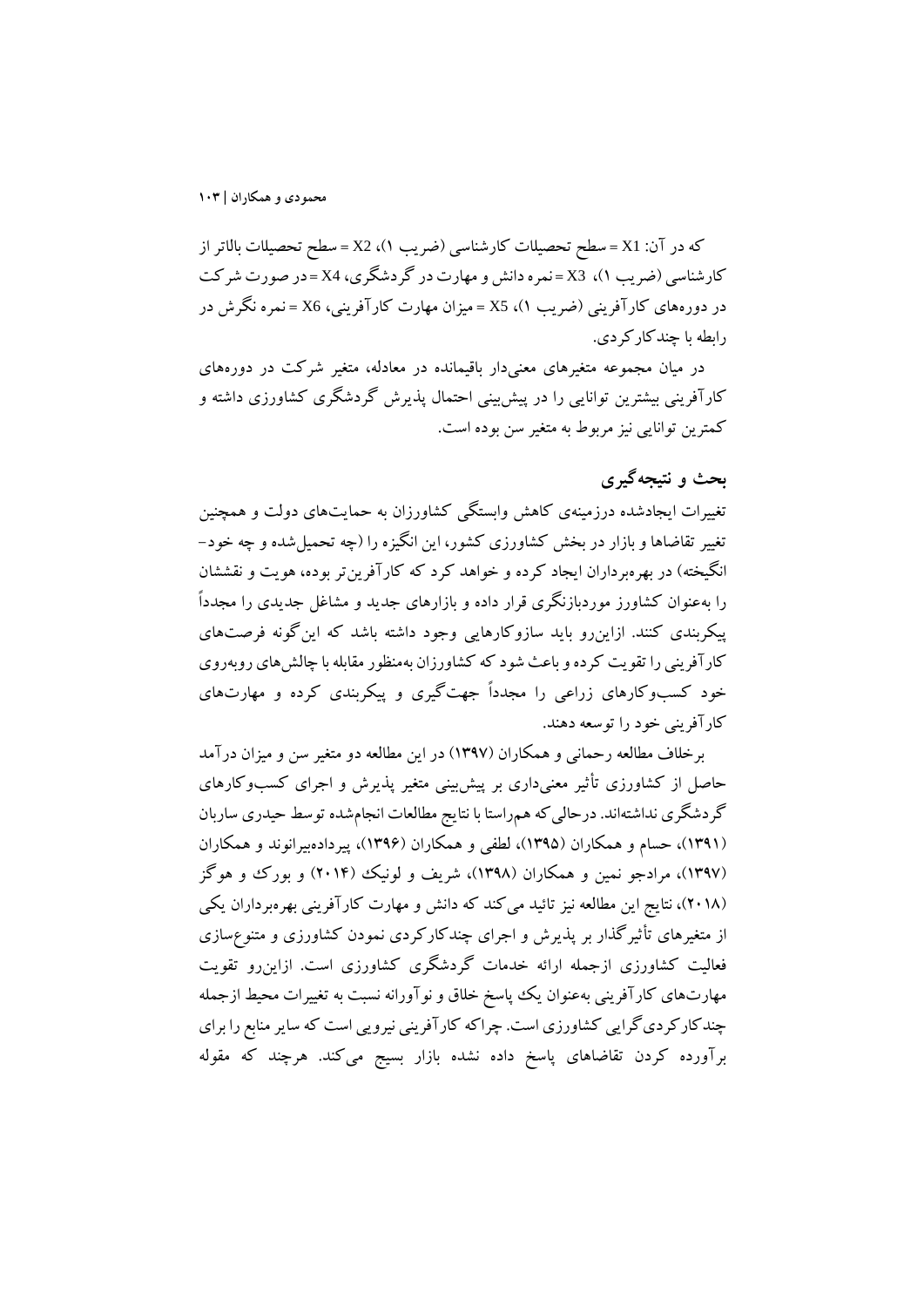چندکارکردي بودن کشاورزي، سیاستگذاران را به اصلاح در سیاستهاي کشاورزي وادار میسازد، اما در برابر اینگونه اقدامات بایستی انتظار داشت در رفتار کشاورزان نیز تغییراتی ایجاد شود. نظام ترویج کشاورزي میبایست کشاورزان را به سمت رفتارهاي کارآفرینانه در کشاورزي سوق دهد و آنها را تشویق کند که هویت و نقش خود را بهعنوان کشاورز در پارادایم جدید مورد بازبینی قرار دهند. یکی از راهکارهاي توسعه مهارتهاي کارآفرینی و همچنین متنوعسازي کسبوکارهاي زراعی، ارائه آموزشهاي کارآفرینی میباشد که تأثیر این متغیر در اجرا و ارائه خدمات گردشگري کشاورزي نیز معنیدار تشخیص داده شد. با توجه به مطالب مذکور درزمینهي چگونگی برانگیختن و تشویق کشاورزان به این منظور که فعالانه به دنبال افزایش دانش و آگاهی خود درزمینهي کارآفرینی در کشاورزي و چگونگی راهاندازي کسبوکارهاي غیرکالایی در مزارع چندکارکردي باشند، پیشنهادهایی به شرح زیر ارائه میشود؛

سازماندهی دورههاي آموزشی مناسب جهت تقویت مهارت و روحیه کارآفرینی بهره- برداران با استفاده از ترکیب متوازنی از مهارتهاي ارتباطی انسانی و تکنیکی. بهعنوانمثال برگزاري سمینارها و دورههاي آموزشی که با همکاري کارآفرینان موفق درزمینهي کشاورزي و کارشناسان کارآفرینی در جهت آشنا نمودن بهرهبرداران با چگونگی توسعه کسبوکارهاي جدید و متنوع سازي فعالیت کشاورزي اقدام نمایند. راه دیگر برانگیختن کشاورزان برگزاري جلسات بحث باهدف معرفی موضوع کارآفرینی که کارآفرینی از تولید تا خدمات را شامل میشود.

فراهم کردن زمینه آموزش کارآفرینی در مدارس، هنرستانها، آموزشکدهها، دانشکده- هاي کشاورزي بهمنظور معرفی و تقویت مفهوم و روحیه کارآفرینی و تربیت نیروي انسانی کارآفرین با همکاري وزارت آموزشوپرورش، وزارت جهاد کشاورزي و سازمانهاي غیردولتی.

شناسایی کارآفرینان بخش کشاورزي و تشویق و تقدیر از عملکرد آنها براي ایجاد انگیزه در دیگر شاغلان بخش.

در نظر گرفتن سازوکارهایی براي اطلاعرسانی بهموقع به کارآفرینان بخش در مورد بازارها و عرضه بهموقع و مناسب خدمات تولیدي آنها.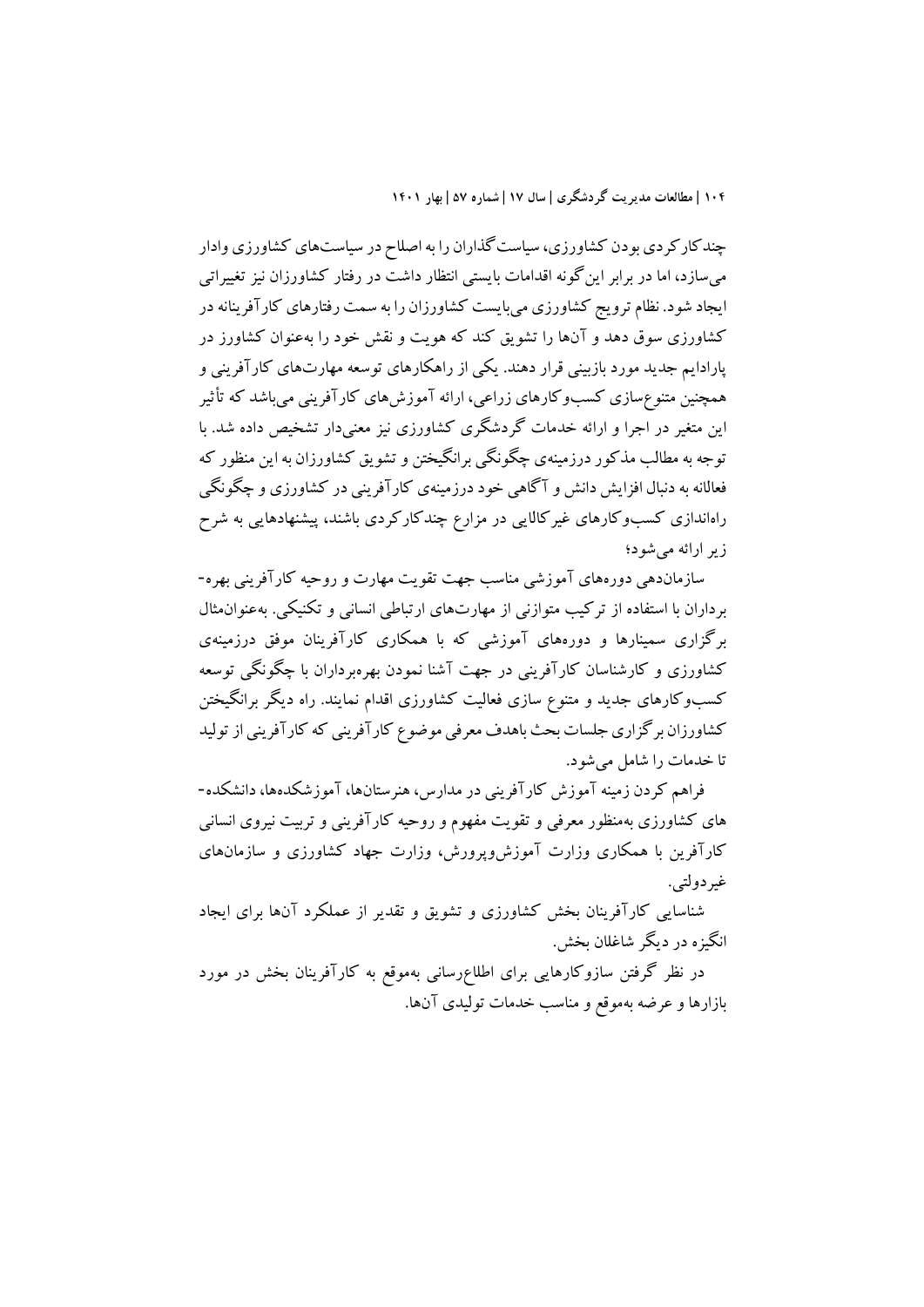شناخت موانع کارآفرینی بهرهبرداران به لحاظ اداري، سیاسی، اقتصادي و اجتماعی در کشور و برنامهریزي جهت رفع آنها.

استفاده از فعالیتهاي تبلیغاتی براي کارآفرینی، مثلاً نمایشهاي تلویزیونی که در آن به ایدههاي برتر کارآفرینی پاداش داده میشود.

ایجاد یک فرهنگ ملی و منطقهاي دوستدار کارآفرینی. بهطورکلی دیدگاه کارآفرینی باید در مرکز سیاستها و راهبردهاي توسعه کشاورزي قرار گیرد تا توسعه کسبوکارهاي زراعی (رشد، تخصص و تنوع و گوناگونی) را تشویق کند.

ایجاد سیستمی از مشوقها (بهویژه مالی) و یا یارانهها براي بهرهبردارانی که برنامه مشخصی براي مدیریت کسبوکار خوددارند (مثلاً حمایت از کشاورزانی که استراتژي مشخصی براي کسبوکار مشخص دارند و یا ارائه مشوقهاي مالی و پولی براي طرحهایی با پیشنیاز آموزش کارآفرینی).

تمرکز بر روي مسائل و مشکلات کشاورزان و معرفی دیدگاههاي جدیدي از کارآفرینی مثلاً آموزش مدیریت ارتباط و هماهنگی بین فعالیتهاي تولیدي و غیرتولیدي در مزارع. تخصیص اعتبار براي ارائه آموزشهاي خاص کارآفرینی.

تعارض منافع ندارد.

#### **ORCID**



# **منابع**

بذرافشان، مرتضی و سامانی، سحر. (1398). عوامل مؤثربر توسعه گردشگري کشاورزي (موردمطالعه: شهرستان جهرم). فصلنامه مطالعات مدیریت گردشگري، 14(47): .193-220 پیرداده بیرانوند، کبري؛ احمدوند، مصطفی و شرفی سرابی، وحید. (1397). پیشرانهاي انسانی توسعه کارآفرینی در حوزه گردشگري (موردمطالعه: روستاي ایستگاه بیشه در شهرستان خرمآباد). فصلنامه پژوهشهاي روستایی، 9(4): .564-579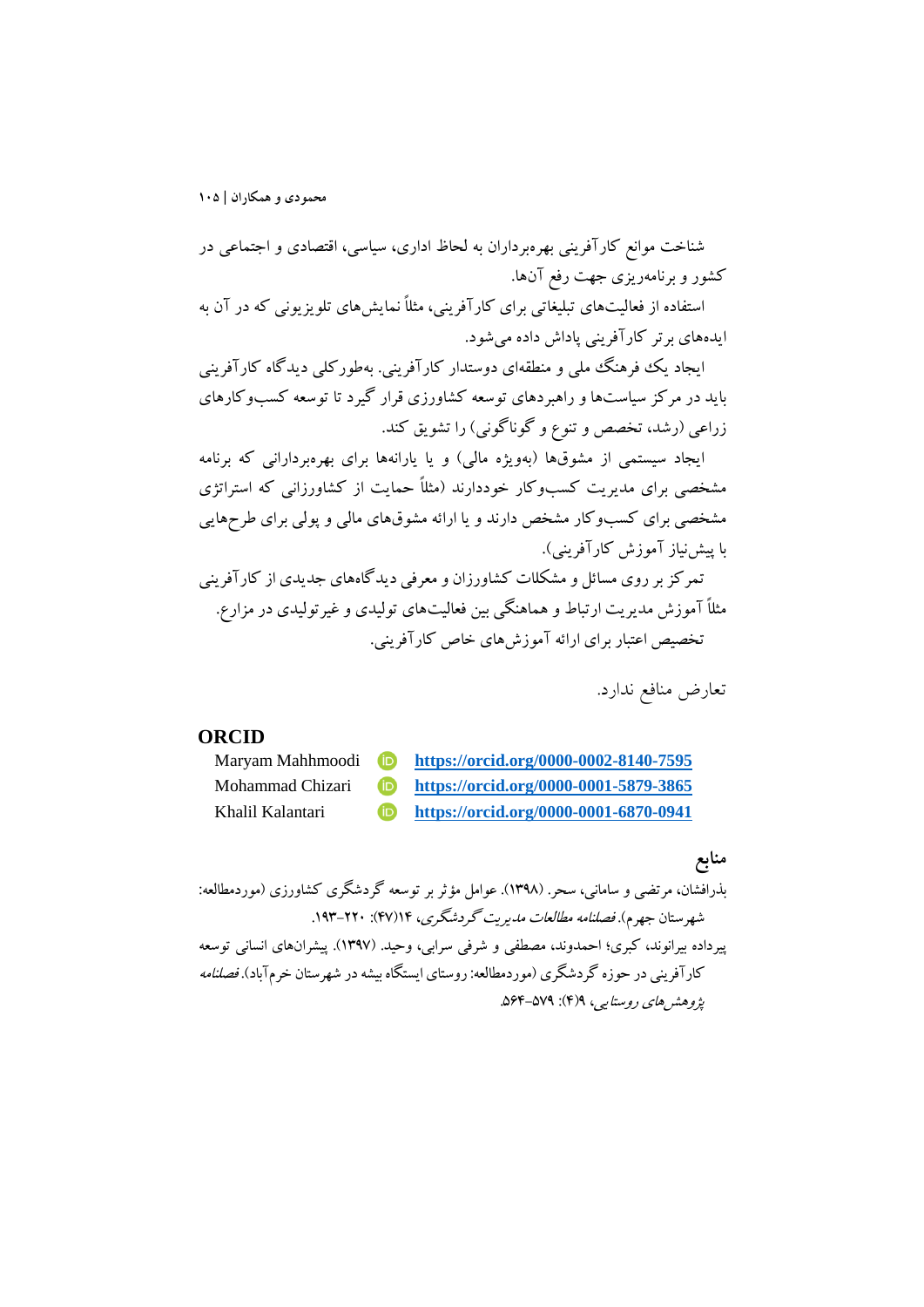حسام، مهدي؛ رضوانی، محمدرضا؛ فرجی سبکبار، حسنعلی و باستانی، سوسن. (1395). سنجش وضعیت توسعه کارآفرینی گردشگري در مناطق روستایی (مطالعه موردي: روستاهاي بخش لاریجان شهرستان آمل). پژوهشهاي جغرافیاي انسانی، ۴۸(۴): ۶۰۳-۶۰۳. حیدري ساربان، وکیل. (1391). تحلیل موانع مؤثر بر توسعه گردشگري روستاي سردابه، شهرستان اردبیل. نشریه جغرافیا و مطالعات محیطے ، ۱(۱): ۶۸-۶۸. حیدري سورشجانی، رسول؛ کیانیسلمی، صدیقه و باسره، هدي. (1397). ارزیابی و اولویتبندي روستاهاي هدف گردشگري با استفاده از فنون تصمیمگیري چندمعیاره (مطالعه موردي: شهرستان کرج). فصلنامه مطالعات مدیریت گردشگري، 13(43): .101-140 رستمی، فرحناز و زارع، کبري. (1390). گردشگري روستایی، حلقه گمشده توسعه روستایی. همایش ملی صنایع فرهنگی و نقش آن در توسعه پایدار، دانشگاه آزاد اسلامی واحد کرمانشاه 17. و 18 اسفند  $149.$ رحمانی، بیژن؛ مریدسادات، پگاه. و شاهد، سیدحسین. (1397). سازههاي مؤثر بر کارآفرینی در مناطق گردشگري شهرستان همدان (مطالعه موردي مناطق گردشگري بخش مرکزي). فصلنامه نگرشهاي نو در جغرافیای انسانی، ۱۰(۲): ۲۵۱-۲۳۹. رفیعی، حامد و امیرنژاد، حمید. (1388). بررسی نقش آموزش در افزایش تمایل افراد به حفاظت از محیطزیست (مطالعه موردي: دریاي خزر). علوم محیطی، 7(1).108-95: سقایی، مهدی. (۱۳۸۵). گرد*شگری: ماهیت و مفاهیم*. تهران: انتشارات سمت، چاپ اول. شمس، شهابالدین؛ حسینی، ابوالحسن و خورشیدیان، رادمان. (1395). تحلیل و ارزیابی کاربرد روش تحلیل سلسله مراتبی فازي در اولویتبندي سناریوهاي توسعه گردشگري روستایی (مطالعه موردي: استان مازندران). *برنامهریزي و توسعه گردشگري*، ۱۸(۱۵): ۱۵۸–۱۵۸. ضیاءتوانا، محمدحسن و امیر انتخابی، شهرام. (1386). روند تبدیل روستا به شهر و پیامدهاي آن در شهرستان تالش. جغرافیا و توسعه، 5(10): .107-128 عبداللهزاده، غلامحسین؛ صالحی، خدیجه؛ شریف زاده، محمدشریف و خواجه شاهکوهی، علیرضا. (1394). بررسی تأثیر گردشگري بر معیشت پایدار روستایی در استان گلستان. برنامهریزي و توسعه گردشگري، ۴(۱۵): ۱۶۳-۱۱۱. کریمی، فروغ و کیاسر، امیر. (1397). بخش سفر و گردشگري ایران در سال 2017 و آثار آن بر اقتصاد. اتاق بازرگانی، صنایع، معادن و کشاورزي تهران. بازیابی شده در تاریخ 2 آبان .1398 قابلدسترس http://tccim.ir/images/Docs/TCCIMirBizReport\_631.pdf در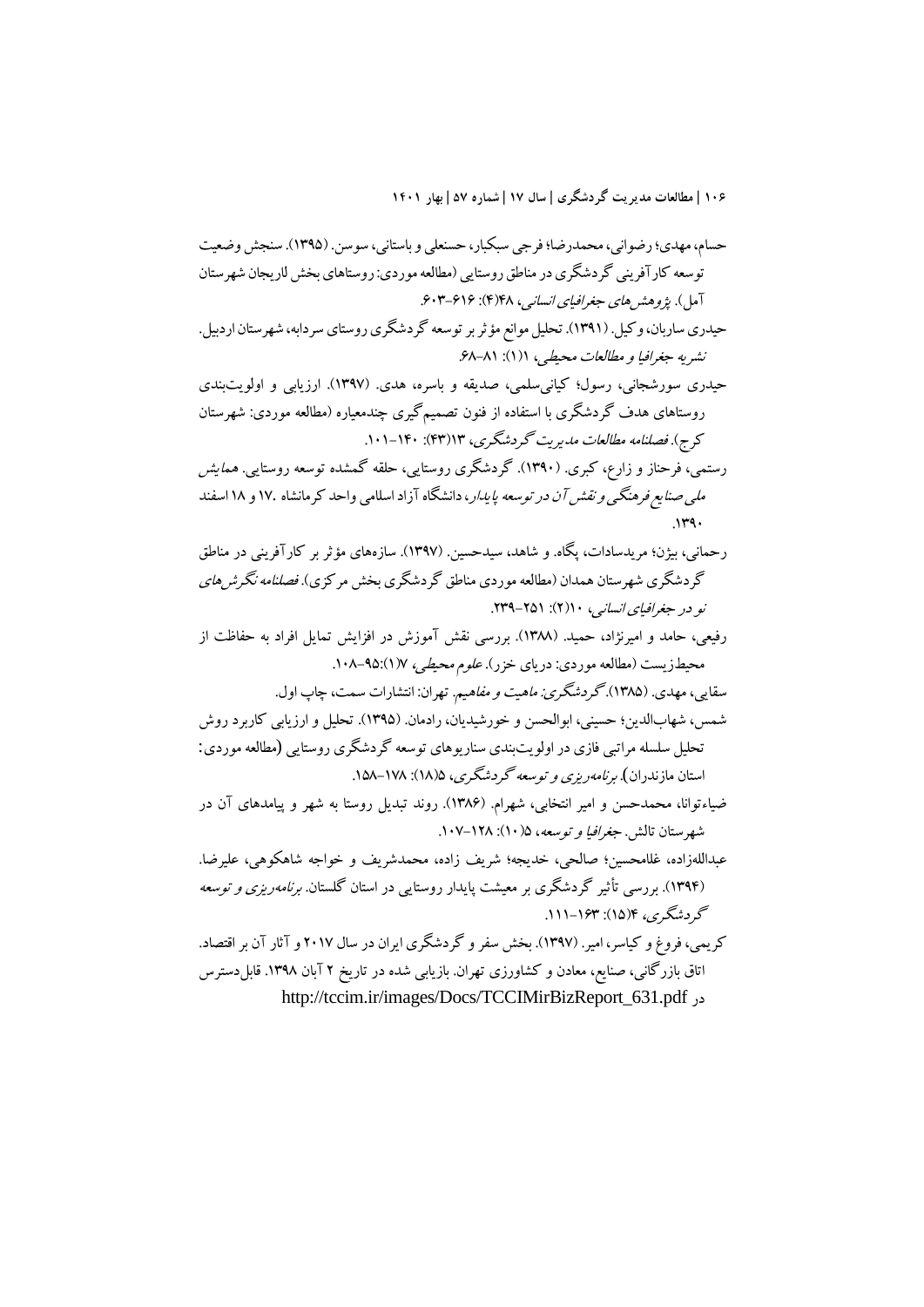لطفی، صدیقه؛ رمضان زاده لسبوئی، مهدي و ابراهیمیان، مهناز. (1396). سنجش نگرش مردم نسبت به نقش آموزش در تمایل به کارآفرینی بومگردي (مطالعه موردي: منطقه کویري و بیابانی خور و بیابانک). برنامهریزي و توسعه گردشگري، 6(21): .54-76 مرادجو نمین، مهدي؛ بدیعزاده، علی؛ حیدرزاده، کامبیز و سیدین، حسام. (1398). ارائه الگوي توسعه کارآفرینی گردشگري مبتنی بر زنجیرههاي ارزشی در ایران: موردمطالعهاستان اردبیل. مجله پزشکی دانشگاه علوم پزشکی مشهد، 6(62): .514-526 هزارجریبی، جعفر و نجفی، ملک محمد. (1391). بررسی جامعهشناختی عوامل مؤثر بر توسعه گردشگري در ایران (با رویکرد جذب گردشگران خارجی). جغرافیا و برنامهریزي محیطی، 23(3): .133-146

#### **References**

- Abaru, M. B., A. Nyakuni, and G. Shone. (2006). *Strengthening Farmers' Organizations: The Experience of Relma & Ulamp*. Nairobi: World Agroforestry Centre.
- Abdollahzadeh, G. H., Salehi, Kh., Sharifzadeh, M. Sh. & Khajehshahkohi, A. (2016). Investigating the Impact of Tourism on Sustainable Rural Livelihoods in Golestan Province. *Tourism planning and development*, 4(15): 111-163.
- Bazrafshan, M. & Samani, S. (2019). Factors Influencing the Development of Agritourism (Case study: Jahrom City). *Tourism management studies*, 14(47): 193-220. [In Persian]
- Belletti, G., Brunori, G., Marescotti, A. & Rossi, A. (2002). *Individual and collective levels in multifunctional agriculture*. Italy: University of Florence.
- Bjørkhauga, H. & Richards, C.A.(2008). Multifunctional agriculture in policy and practice? A comparative analysis of Norway and Australia. *Journal of Rural Studies*, 24(1), 98-111.
- Blacka, A., P. Couture, C. Coale, J. Dooley, A. Hankins, A. Lastovica, B. Mihalik, C. Reed, and M. Uysal. (2009). Agritourism. *Virginia Cooperative Extension publication* 310-003. http://pubs.ext.vt.edu/310/310-003/310-003.html.
- Burke, R. and Hughes, J.C. (2018). *Handbook of Human Resource Management in the Tourism and Hospitality Industries*. Edward Elgar Publishing, Inc., USA.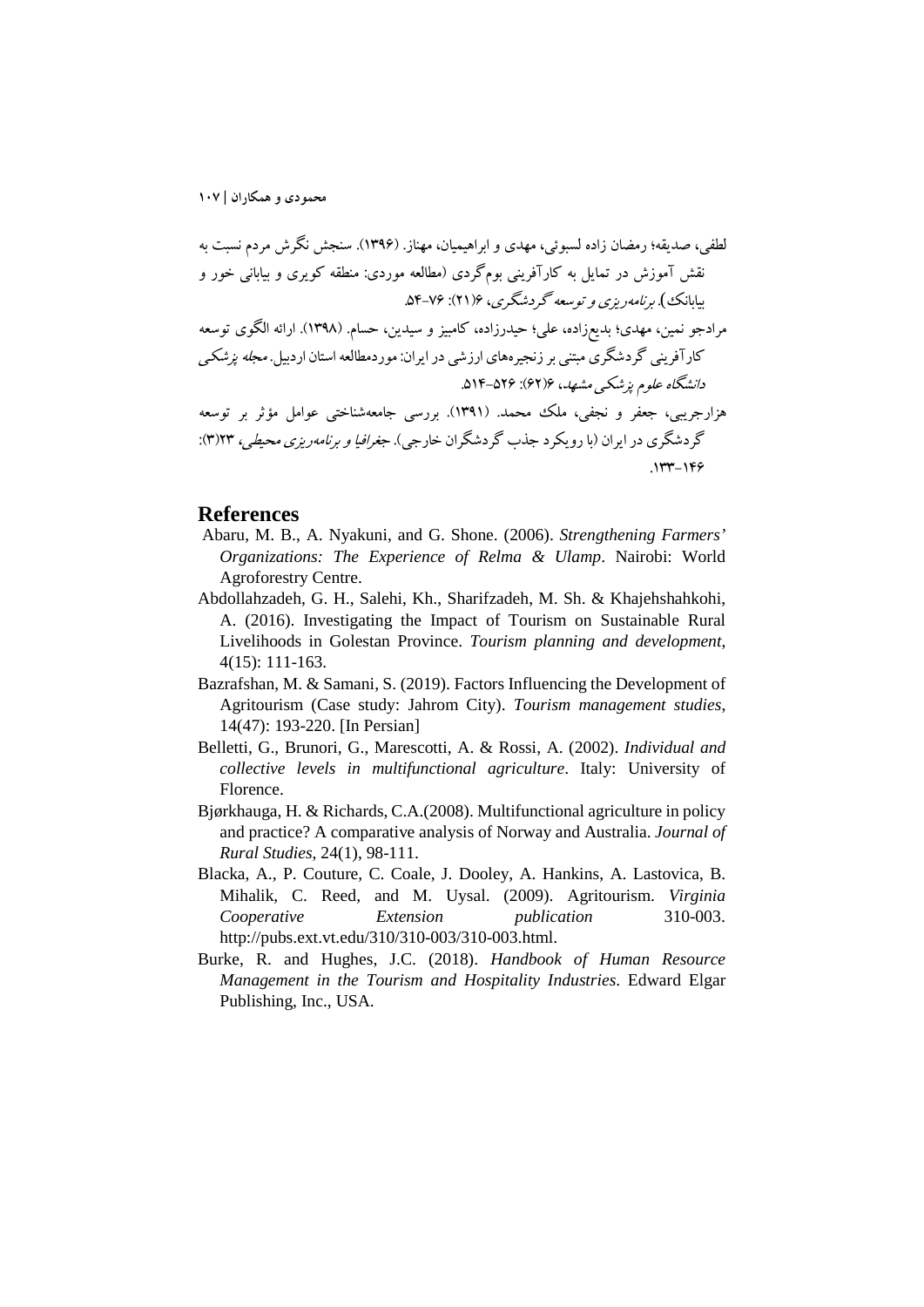- Burton, R. J.F. & Wilson, G.A. (2006). Injecting social psychology theory into conceptualization of agricultural agency: towards a post-productivist farmer self-identity? *Journal of Rural studies*, 22(1).
- De Zutter, P., J. Cabero, and Wiener, H. (2006). Poverty; How to Accelerate Change: Experience, Results and Focus of an Innovative Methodology from Latin America. Cusco, Peru: DEXCEL Book Fund.
- Ghaderi, Z. & Henderson, J.C. (2012). Sustainable rural tourism in Iran: A perspective from Hawraman Village. *Tourism Management Perspectives*. 2(3), 47-54.
- Heidari Soreshjani, R., Kiani Salmi, S. & Basereh, H. (2018). Evaluation and Prioritization of Tourism Villages Using Multi Criteria Decision-Making Techniques (Case Study: Karaj). *Tourism Management Studies*, 13(43): 101-140. [In Persian]
- Hesam, M., Rezvani, M.R., Faraji Sabokbar, H. & Bastani, S. (2017). Assessment of tourism entrepreneurship development in rural areas (case study: villages of Larijan). *Human Geography Research Quarterly*, 48(4): 603-616. [In Persian]
- Heydari Sarban, V. (2012). Analysis of barriers affecting the development of tourism in Sardabeh village, Ardabil city. *Journal of Geography and Environmental Studies*, 1 (1): 81-68. [In Persian]
- Hezarjaribi, J. & Najafi, m.m. (2016). A Study on the Satisfaction Rate of Foreign Tourists in Iran. *Geography and environmental planning*, 23(3): 133-146 [In Persian].
- Holmes, J. (2006). Impulses towards a multifunctional transition in rural Australia: gaps in the research agenda. *Journal of Rural Studies*, 22: 142- 160.
- Karimi, F. And Caesar, a. (1397). Iran's travel and tourism sector in 2017 and its effects on the economy. Tehran Chamber of Commerce, Industries, Mines and Agriculture. Retrieved November 2, 2017. Available at http://tccim.ir/images/Docs/TCCIMirBizReport\_631.pdf [In Persian].
- Knickel, K. and Renting, H. (2000). Methodological and conceptual issues in the study of multifunctionality and rural development. *Sociologia Ruralis.*  40(4):512-528.
- Liang, C.L., Su, F., Dunn, P., Pescatore, M. (2012).Exploring Situations of the Community-Based Multifunctional Agriculture in the New England Region. *Agricultural & Applied Economics Association's 2012 AAEA Annual Meeting*, Seattle, Washington, August 12-14.
- Lotfi, S., Ramzanzadeh Lesboei, M. & Ibrahimian, M. (2017). The Relation of Training and Knowledge with Development of Ecotourism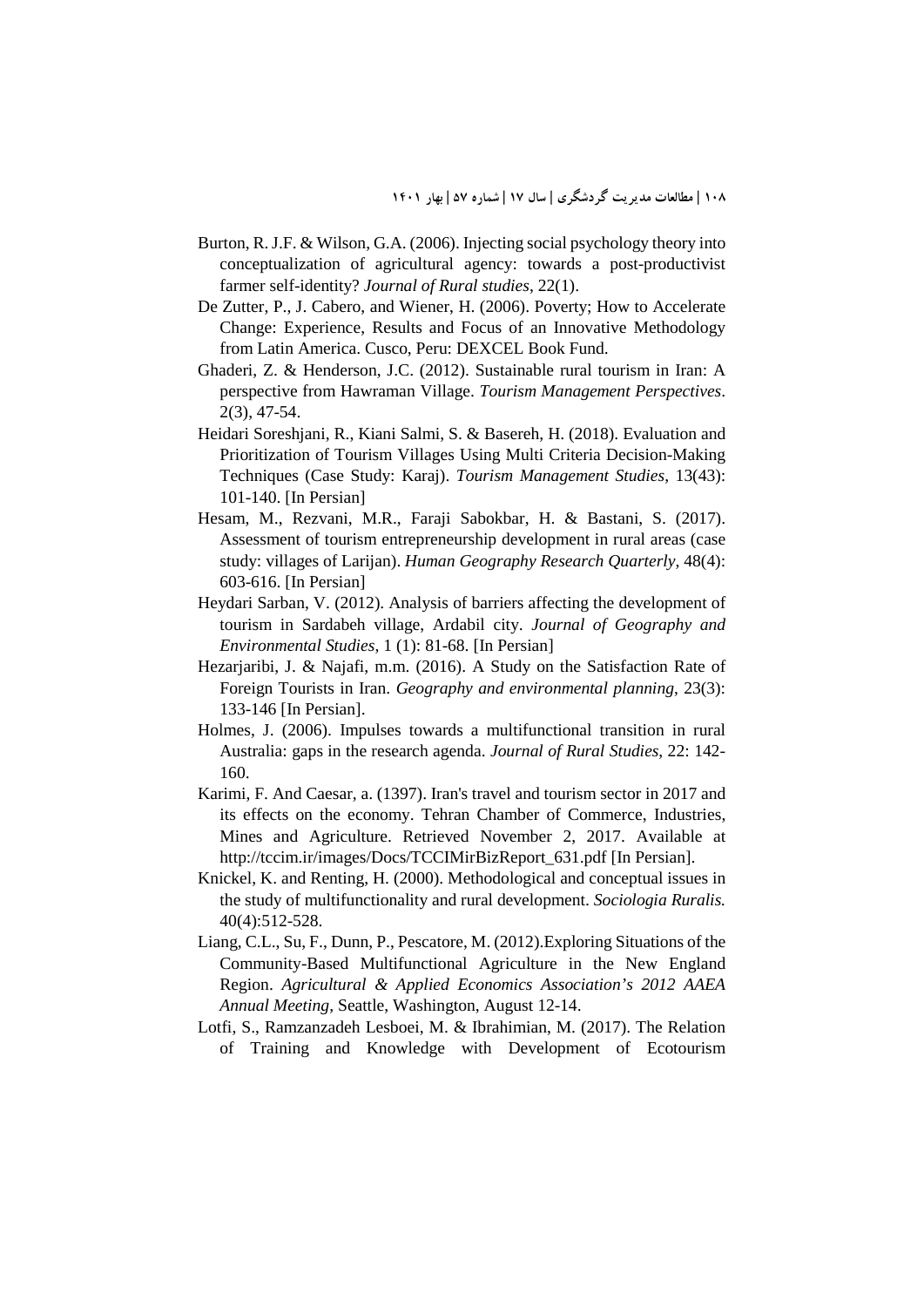Entrepreneurship (A Case Study of Desert Regions of Kerman). *Tourism Planning and Development*, 6(21): 54-76. [In Persian]

- Marsden, T. and Sonnino, R. (2005). *Setting up and management of public policies with multifunctional purpose: connecting agriculture with new markets and services and rural SMEs* (UK national report [WP 5], EU Multagri Project). Cardiff: Cardiff University.
- Marsden, T.K and Sonnino, R (2008). Rural development and the regional state: denying multifunctional agriculture in the UK. *Journal of Rural Studies*, 24(4), pp: 24-431.
- Moradjo Namin, M., Badie Zadeh, A., Heidar Zadeh, K. & Seyedin, H. (2019). Presentation of Value Chain Based Tourism Entrepreneurship Development Model in Iran: A Case Study of Ardabil Province. *Medical Journal of Mashhad University of Medical Science*, 6(62): 514-526 [In Persian].
- Morgan, S. L., Marsden, T., Miele, M. & Morley, A. (2011). Agricultural Multifunctionality and farmers' entrepreneurial skills: A study of Tuscan and Welsh farmers. *Journal of Rural Studies,* 26(2010), 116-129.
- Parra-López, C., Calatrava-Requena, J., and de-Haro-Giménez, T. (2008).A systemic comparative assessment of the multifunctional performance of alternative olive systems in Spain within an AHP-extended framework. *Ecological Economics*, 64 (2008): 820–834.
- Pirdadeh Beyranvand, K., Ahmadvand, M. & Sharafi Sarabi, V. (2019). The Human Driving Forces of Entrepreneurship Development in Tourism Sector: A Case Study of the Village of Istgah Bisheh in Khorramabad County. *Journal of Rural Research*, 9(4): 564-579 [In Persian].
- Potter, C. and Tilzey, M. (2005). Agricultural policy discourses in the European post-Fordist transition: neoliberalism, neomercantilism and multifunctionality. *Progress in Human Geography*, 29(5): 1-20.
- Rafiee, H. & Amirnejad, H. (2009). The Role of Education in Increasing Individual Willingness to Pay for Conservation of Caspian Sea. *Environmental Science*, 7(1): 95-108. [In Persian]
- Rahmani, B., Moridsadat, P. & Shahed, H. (2018). Structures affecting entrepreneurship in tourism areas of Hamadan city (Case study of tourism areas in the central part). *Quarterly Journal of New Attitudes in Human Geography*, 10 (2): 251-239. [In Persian]
- Rostami, F. & Zare, K. (2011). Rural tourism, the missing link in rural development. *National Conference on Cultural Industries and its Role in Sustainable Development*, Islamic Azad University, Kermanshah Branch. 17-18 March 2012. [In Persian]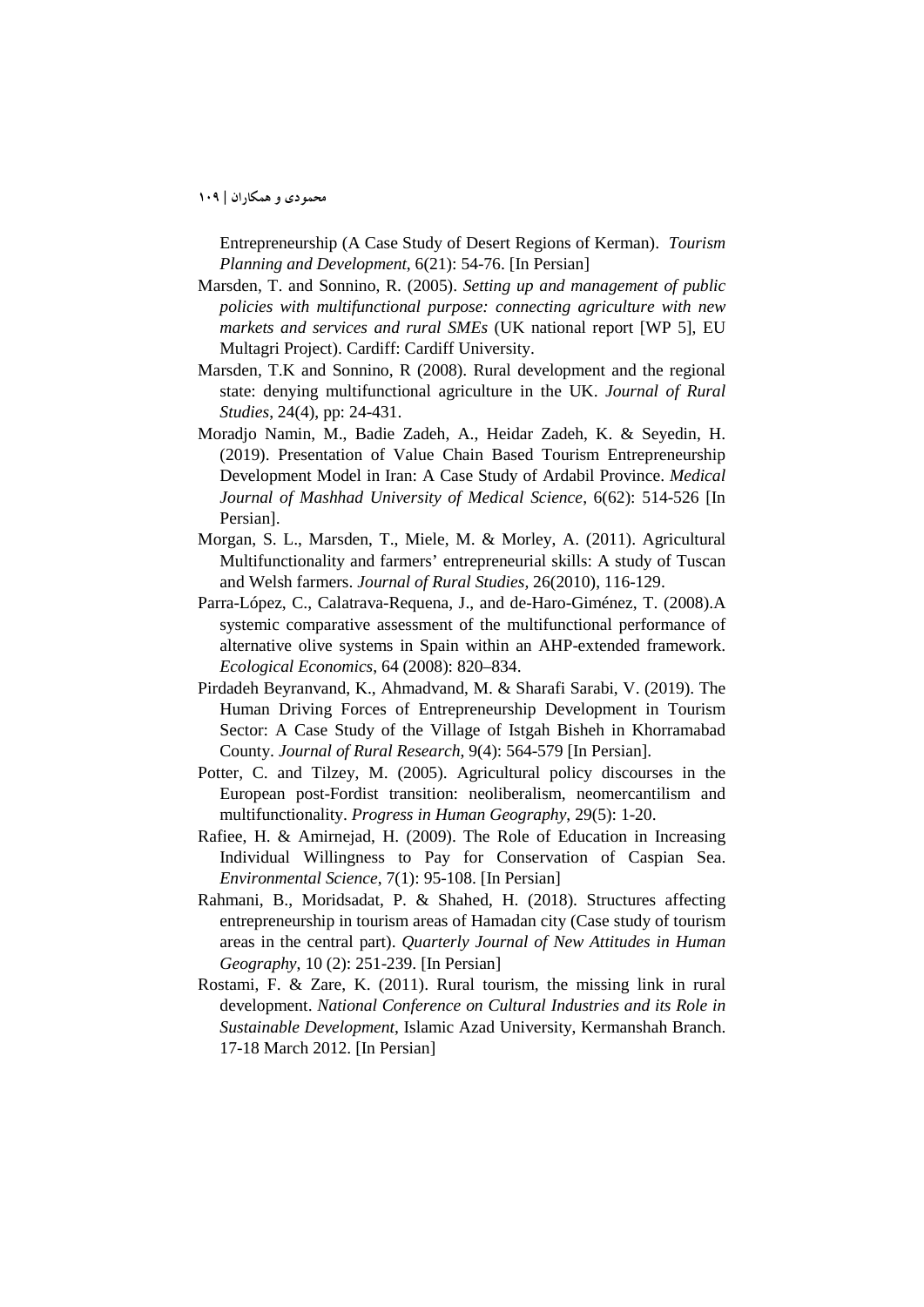- Saghaei, M. (2006). *Tourism: Nature and Concepts*. Tehran: SAMT Publications, first edition. [In Persian]
- Shams, Sh., Hosseini, A. & Khorshidian, R. (2016). Evaluating Fuzzy Analytical Hierarchy Process in Prioritizing Rural Tourism Development Scenarios (Case Study: Mazandaran Province). *Tourism Planning and Development*, 5(18): 158-178. [In Persian]
- Sharif, N.M. and Lonik, A.T. (2014).Entrepreneurship as a Catalyst for Rural Tourism Development. Shs web of conference. Retrieved at 3 May 2020. Available at: http://www.shs-conferences.orghttp://www.shsconferences.org.
- Soubbotina, T.P. (2004). *Beyond economic growth: An introduction to sustainable development.* Washington, D.C., the World Bank.
- Strzelecka, M. (2012).Individual and community empowerment enhancement in sustainable tourism development in post-communist Poland. *PhD. Dissertation, Department of Recreation, Sport and Tourism*, University of Illinois at Urbana-Champaign.
- Swanson, B.E. & Rajalahti, R. (2010). Strengthening Agricultural Extension and dvisory Systems: Procedures for Assessing, Transforming, and Evaluating Extension Systems Agriculture and Rural Development. Discussion Paper 45 2010 The International Bank for Reconstruction and Development/The World Bank.
- Todorović, S., Munćan, M., Miljković, M. (2009). *The growing importance of activities diversification for enhancing family farms competitiveness*. In D. Tomić, Z. Vasiljević and D. Cvijanović (Eds.), The role of knowledge, innovation and human capital in multifunctional agriculture and territorial rural development (pp. 331-336). Belgrade: European Association of Agricultural Economists.
- Van der Ploeg, J.D. (2000). Revitalizing agriculture: farming economically as starting ground for rural development. *Sociologia Ruralis* 40 (4): 497-511.
- Van der Ploeg, J.D. (2003). *The virtual farmer: past, present and future of the Dutch peasantry*. Assen (NL): Van Gorcum.
- Van Huylenbroek, G. (2003). Preface. In: Van Huylenbroek, G. & G. Durand (eds): *Multifunctional agriculture: A new paradigm for European agriculture and rural development.* Aldershot: Ashgate, pp. xii-vx.
- Wilson, G.A. (2007). *Multifunctional agriculture: A transition theory perspective*. Trowbridge: UK, Cromwell Press.
- Wilson, G.A., (2008). From weak to strong multifunctionality Conceptualising Farm-Level Multifunctional Transitional Pathways. *Journal of Rural Studies,* 24(3).